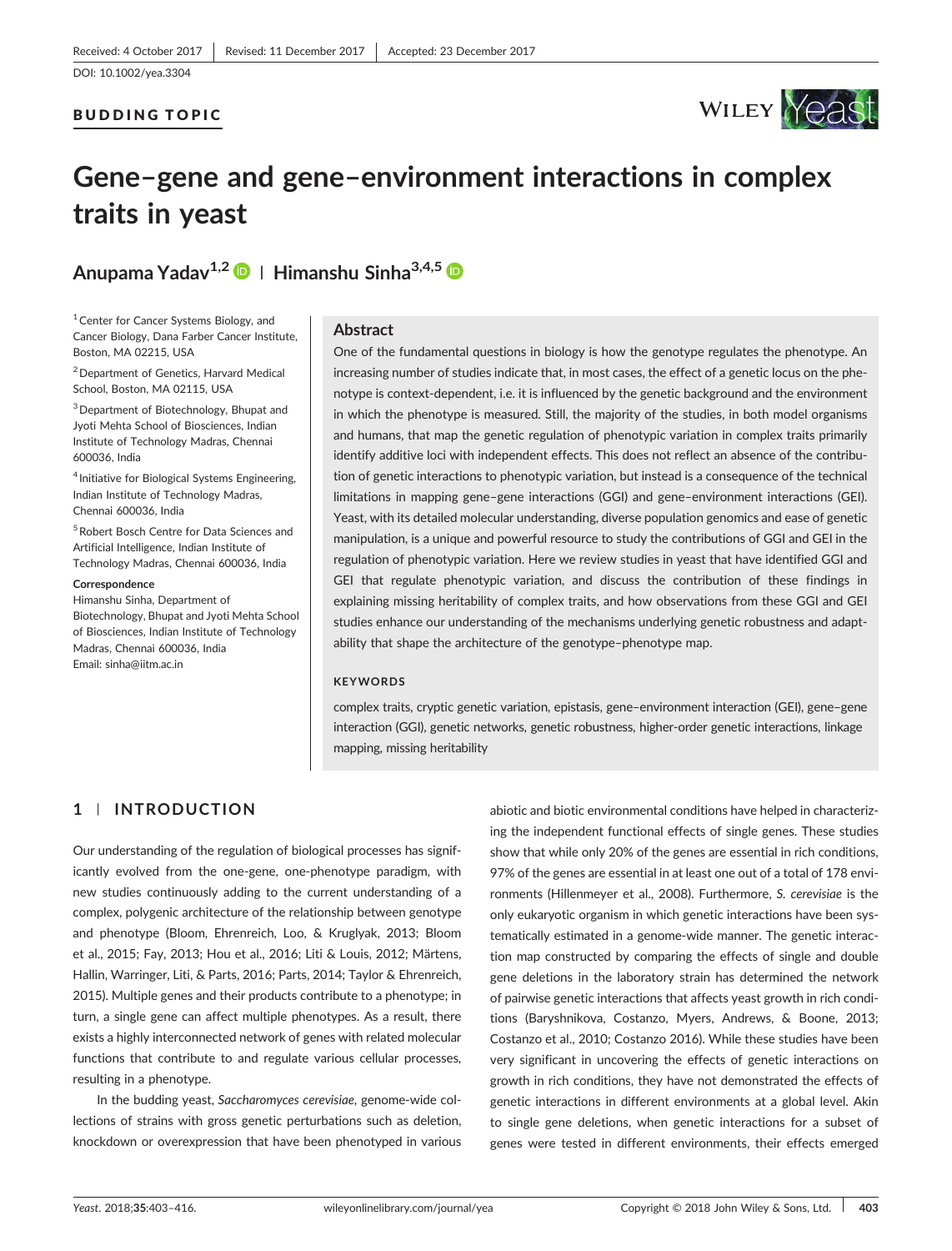

as highly conditional (Gutin, Sadeh, Rahat, Aharoni, & Friedman, 2015; Martin et al., 2015).

Most of the above studies compare the effect of gross perturbations like deletions and have been performed in the laboratory strain S288c, isolated from a fig and cultivated in laboratory conditions for over 100 years (Gu et al., 2005). Comparisons of growth of ecologically and geographically diverse yeast strains across different environments have shown that the laboratory strain has the lowest phenotypic correlation with other strains, making it a phenotypic outlier (Warringer et al., 2011). This indicates that the genetic architecture underlying the same phenotype across diverse natural strains and environments could be very different. Evidentially, genotype–phenotype comparisons in different environments have identified variants within genes that were not identified by deletion, knockdown or overexpression studies in the laboratory strains. Similarly, double deletion studies do not encompass the breadth of genetic interactions that influence the phenotype in natural populations (Gasch, Payseur, & Pool, 2016). Similar discrepancies have been observed in organisms other than yeast, including humans, where different genes were identified to be phenotypically essential in CRISPR‐based deletion studies vs. using population genomic variation (Bartha, di Iulio, Venter, & Telenti, 2018). Hence, the deductions regarding the relationship between the genotype and phenotype based solely on a single genetic background (strain) might not necessarily be fully representative of the yeast biology and, more generally, of eukaryotic biology.

There are several advantages to studying different strains, even within a well‐studied model system like yeast. Sequencing of natural strains of yeast has revealed significant genetic variation in genomic sequences ranging from 0.3 to 0.8% (Liti, Carter, et al., 2009; Schacherer, Shapiro, Ruderfer, & Kruglyak, 2009; Strope et al., 2015). Bergström et al. (2014) show that 46% of the variants in protein‐coding genes are strain specific. Furthermore, phenotypic diversity is even higher than this genomic diversity in budding yeast strains compared with other yeasts (Liti, Warringer, & Blomberg, 2017). Different alleles can have variable effects on the phenotype and even the same allele present in two different genetic backgrounds can have diverse phenotypic consequences (Gasch et al., 2016). This natural diversity in yeast can be exploited to understand the basis of heterogeneity in genotype– phenotype relationships and to gain a deeper understanding of non‐linearity in genotype–phenotype associations such as variable expressivity, i.e. when a phenotype is affected to different degrees in individuals carrying the same variant, and incomplete penetrance, i.e. the ability of a variant to affect the phenotype in one individual and not another. Conclusions derived from studying the regulation of complex traits in natural yeast strains have helped expand molecular and functional understanding of diverse genes and pathways (reviewed in Liti & Louis, 2012; Fay, 2013). In this review, we will discuss the understanding of gene– gene (GGI) and gene–environment interactions (GEI) gained by exploring genetic regulation of complex traits in yeast, and implications for our comprehension of the genotype–phenotype map that describes the complex relationship between genes and their phenotypic effects.

GGI and GEI have played a key role in dissecting genes involved in different pathways and other biological processes, but their contribution to phenotypic variation in quantitative traits is less clear (Phillips, 2008). Studies in metazoans have identified very few cases of genetic interactions that affect phenotypic variation in different diseases and traits. Is

this because variants (as against large‐scale perturbations like gene deletions) have independent effects on the phenotype? Or is the effect of genetic interactions on phenotypic variation too small to be identified using the power of the current study designs? Are new analytical approaches required to determine the role of GGI amongst the genetic variants? GGI mapping studies in yeast have provided insights into these questions and, along with uncovering novel principles of adaptation and evolution in yeast, have contributed to determining the role of these interactions in shaping the genotype–phenotype map. Similarly, while there is a significant appreciation of the importance of environment in influencing the phenotype, it is difficult to untangle the magnitude of environmental influence from other confounding factors such as population history and structure. The insights gained from the high-throughput, systematic studies of yeast populations grown in multiple controlled environments provide a framework to gauge the role of environment in phenotypic variation in a comprehensive manner.

### **2** | **GENE–GENE INTERACTIONS**

Unlike molecular and biophysical interactions, genetic interactions are not limited to specific biomolecules like mRNA, proteins or metabolites. Within an organism, a genetic interaction regulating a phenotype can be mediated at any molecular level. This is one reason why systematic genetic networks tend to be denser than biophysical networks (Costanzo et al., 2010, 2016). However, genetic interactions identified by such synthetic perturbations within laboratory strains vs. those identified between naturally occurring variants uncover different aspects of the genotype–phenotype map.

Quantitative trait loci (QTL) are the genetic loci that contribute to phenotypic variation between genetically divergent strains (Figure 1A). QTL are identified by performing linkage mapping on the segregants generated by crossing two strains, phenotyping them and performing genotype–phenotype comparisons (reviewed in Mackay, Stone, & Ayroles, 2009). The comprehensibility of mapping is determined by the amount of heritability explained by the loci identified, i.e. the proportion of phenotypic variance attributable to genetic variance. Broad sense heritability refers to all genetic contributions to the phenotypic variance whereas narrow sense heritability refers to additive genetic contributions to the phenotypic variance. A QTL is additive if its effect on the phenotype is independent of variation at other loci. On the other hand, phenotypic variation will be the result of a genetic interaction if variants in two loci contribute non‐additively to the phenotype. Missing heritability, i.e. the inability of loci identified through mapping to explain the variance in the phenotype, has been a long-standing problem in population and quantitative genetics (Eichler et al., 2010). One leading cause of missing heritability in genome‐wide studies is the differential contribution of rare and common variants. It is possible that, instead of a few common variants, a large number of rare variants that are often not captured by genome‐wide association studies contribute to phenotypic differences (Zuk et al., 2014). On the other hand, common variants could indeed be the major contributors to phenotypic variation (Golan, Lander, & Rosset, 2014) but can be incompletely penetrant, i.e. affect the phenotype in only a subset of individuals that carry them, or have variable expressivity, i.e. affect the phenotype to different degrees in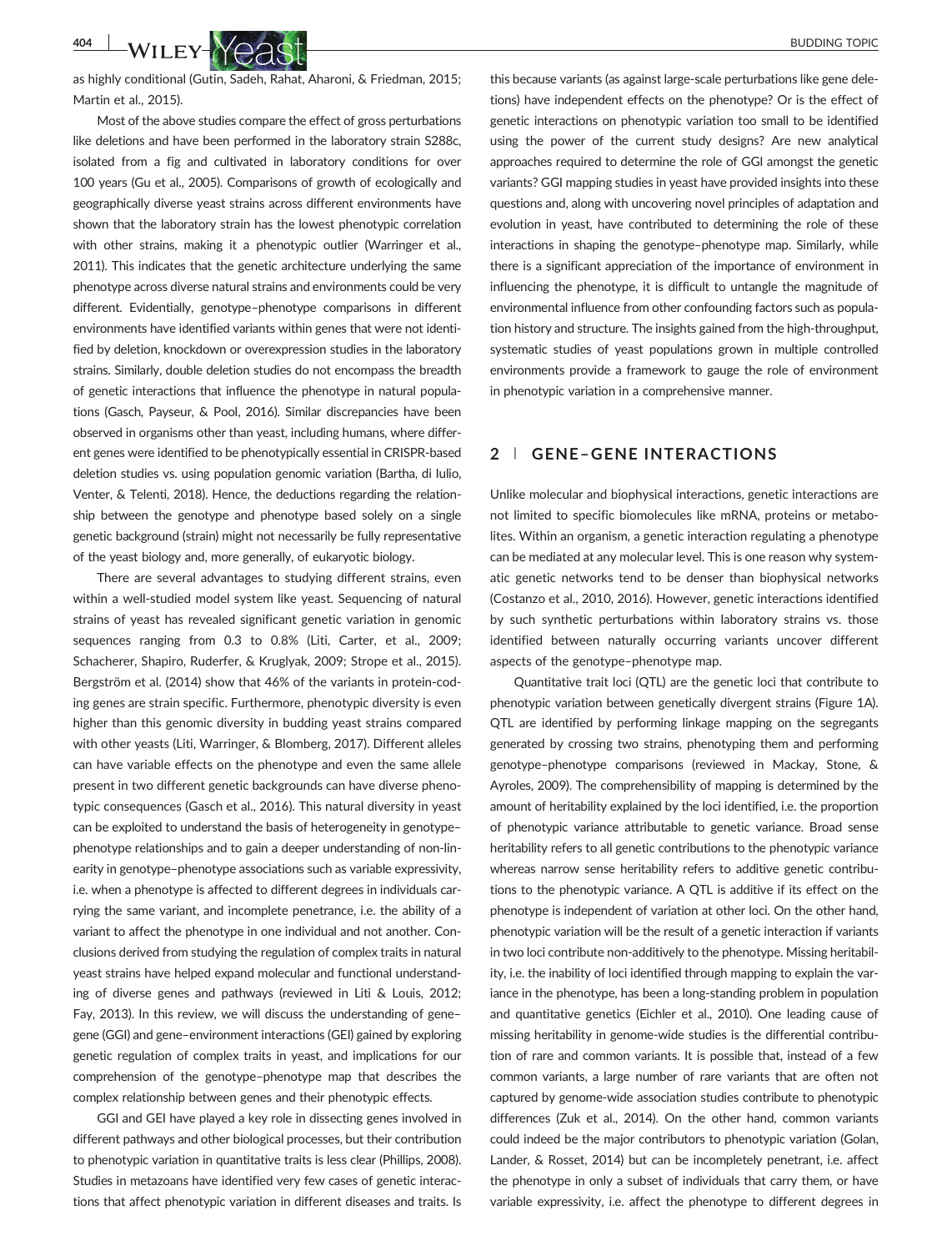FIGURE 1 Gene-gene interactions (GGI). (A) Quantitative trait loci (QTL) mapping in a segregating biparental population identify additive loci (denoted as M‐R on the genome). Closed box denotes positive allele (*M‐R*) while open box is either a negative or neutral allele (*m‐r*). (B) The effect of a locus is dependent on the genetic background of the strain it is present in. The locus M can have both positive or neutral effect on the phenotype depending on the genetic background. Additionally, either of the alleles of the locus M (*M* or *m*) can show a positive effect on the phenotype depending on the genetic background. (C) Candidate based approaches – gene–gene interaction can be detected in (a) diploid or (b) haploid background. Only one of the allelic combinations (*MN*) has the positive effect on the phenotype, while other combinations (*Mn*, *mN*, *mn*) have negative or no effect. (D) Genome‐wide interaction mapping identifies the effect of all QTL–QTL combinations on the phenotype. The heatmap depicts all variants present in the segregating population on the *x*‐ and *y*‐axes. Blue colour on the heatmap indicates that the effect of the two corresponding QTL is additive, whereas yellow indicates that it is interactive. The zoomed‐out figure shows the distribution of alleles across segregants that is used to identify QTL–QTL interactions. In this case, loci M and N interact to affect the phenotype. All segregants containing allelic combination *MN* have a higher growth than the rest of the allelic combinations (*Mn*, *mN*, *mn*). (E) Variance QTL is a mapping technique that identifies loci with differential effects on the population variance. In presence of the *M* allele, the phenotypic effects of the other loci are suppressed in the segregating populations. However, these loci show their effects in the presence of the *m* allele, resulting in an increased phenotypic variance of the population. This can also be interpreted as differential regulation of cryptic genetic variation, where it is buffered by *M* allele and released by the *m* allele [Colour figure can be viewed at [wileyonlinelibrary.](http://wileyonlinelibrary.com) [com](http://wileyonlinelibrary.com)]

 $\overline{c}$ P  $\circ$  $\overline{6}$ VII VIII IX X<br>Chromosol T i i т.,  $\overline{u}$  $\overline{m}$  $\Omega$  $\Box$ (b) Background dependence (c) Candidate based a. Diploid (hybrid) background b. Haploid background (d) QTL-QTL interaction Genome Genome MN allelic combination has positive phenotypic effect mN, Mn, mn allelic combinations have negative or neutral phenotypic effect (e) Variance QTL (vQTL)

(a) QTL mapping



different individuals. This differential penetrance can be a result of genetic background dependence (GGI) or environmental influence on the effect of the loci (GEI; Zuk, Hechter, Sunyaev, & Lander, 2012). Mapping these interactions will be key to explaining the missing heritability, estimating the contribution of rare and common variants, and understanding incomplete penetrance and variable expressivity.

# **2.1** | **Approaches to mapping gene–gene (QTL–QTL) interactions**

The ability to map GGI depends on the sample size and population structure of the segregants being tested, phenotypes considered,

mapping techniques used and the statistical comparisons performed. Here we enumerate the studies that either provide indirect insights or have been specifically undertaken to understand the extent of GGI in populations (also see the Box).

# **2.1.1** | **Indirect evidence for gene–gene interactions from background dependence**

Without directly estimating GGI, the studies discussed below provide indirect evidence that supports an influential role of genetic interactions in phenotypic variation by demonstrating background dependence of allelic effects (Figure 1B). Sinha, Nicholson, Steinmetz, and McCusker (2006) showed that each of the three alleles of *MKT1*,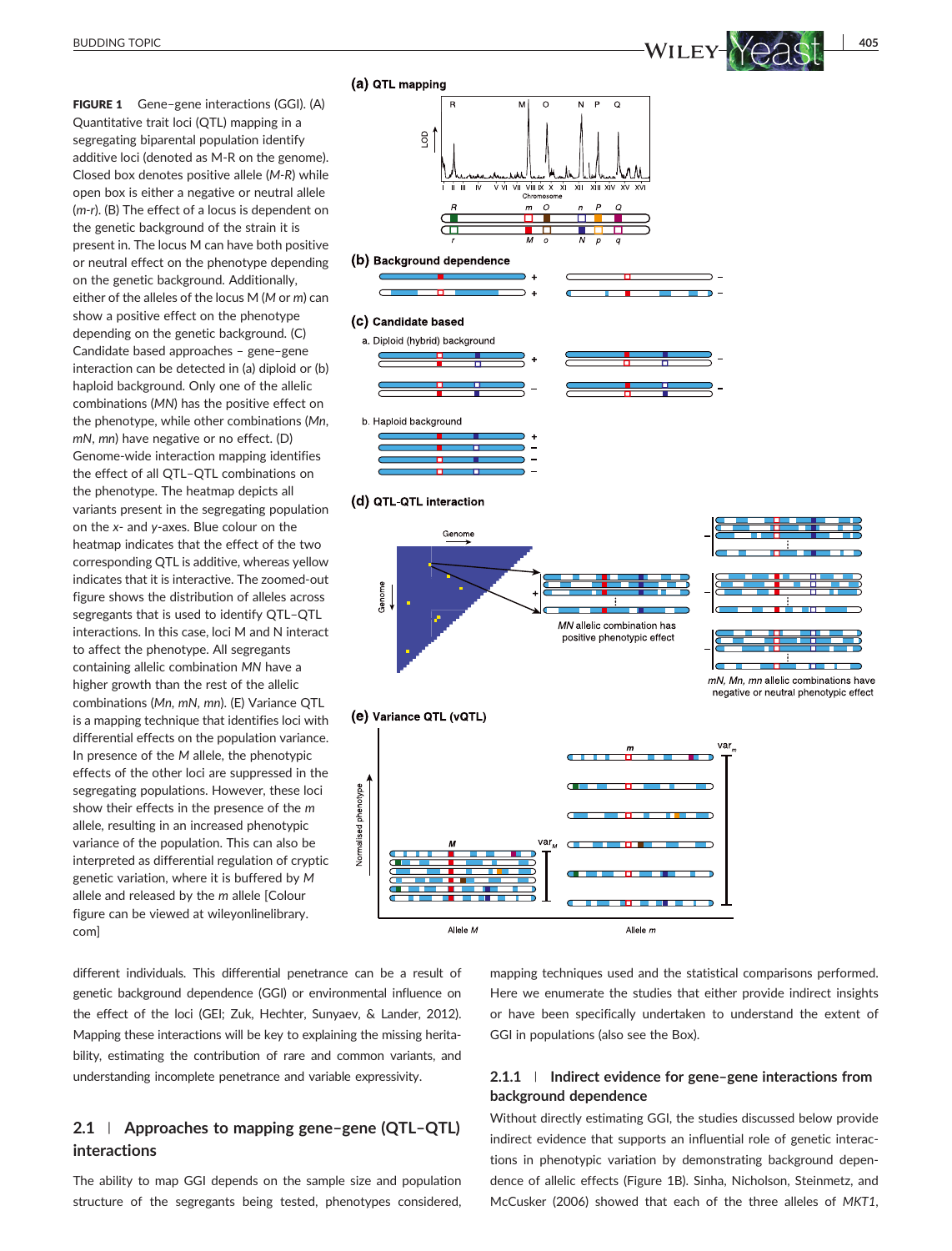

### **Box: Gene–gene interactions (GGI) and additive vs. interactive genetic architecture**

A fundamental characteristic of adaptation and evolution, and hence complex traits is GGI or epistasis (Hansen, 2013; Hemani, Knott, & Haley, 2013). While originally associated with suppression of the phenotype of one gene by another gene (as defined by Bateson), the definition of epistasis in association with complex traits in an allelic context, as coined by Fisher, refers to any statistical deviation from the additive combination of two loci in their effects on a phenotype (Carlborg & Haley, 2004; Phillips, 2008). Essentially, it means that two genes interact to regulate variation in the phenotype if their allelic combinations show a phenotype that deviates from the sum of their independent effects (additive effects). This deviation can either be synergistic, i.e. the allelic combination can perform better than the sum of their independent effects, resulting in positive epistasis, or suppressive, i.e. the allelic combination performs worse than expected, resulting in negative epistasis (Mackay, 2014). To map such genetic interactions, the population is divided based on two genetic loci (into four categories in case of a haploid population and nine in case of a diploid) instead of one (Mackay, 2014; Phillips, 2008). These allelic combinations are then multiple‐tested against a null additive model of their effect on the phenotype. While such mapping allows identification of genetic interactions regulating the phenotype, they are severely limited by the population size as the same population is now divided into a greater number of groups compared with single quantitative trait loci (QTL) mapping. Simply put, to identify interacting loci with the same accuracy and power as single loci, the sample sizes required increase exponentially by the power of 2 (from *n* to *n*<sup>2</sup>). A central contradiction in the regulation of the genotype–phenotype map is that, while a highly interactive genetic network is emerging from systems‐level molecular studies, in both model organisms and humans, the majority of the phenotypic variation in both Mendelian and complex traits is still explained by additive loci. A comparison of different types of GGI studies in yeast uncover the reasons that might underlie this apparent paradox.

- 1. Most loci that show interactions often have independent effects (Bhatia et al., 2014; Bloom et al., 2013; Cubillos et al., 2011), indicating that genetic interactions tend to modify the effects of loci. Even in a scenario where major allele frequency equals the minor allele frequency and the population is in a Hardy-Weinberg equilibrium, only one-quarter of the population would carry both the loci.
- 2. Comparison of interaction studies performed in different biparental populations has shown that most of the GGI tend to be strain specific (Cubillos et al., 2011, 2013), indicating that these, often small-effect, interactions are background dependent. This explains why genome-wide association studies, with multiple parent populations with varying allele-frequencies, fail to identify these GGI.
- 3. Furthermore, studies reveal that background dependence of the effect of loci can be explained, at least partially, by the higher‐order interactions between multiple loci (Taylor & Ehrenreich, 2014; Yadav et al., 2016a). This may underlie the inability of two‐locus scans to identify interactions, and the small effect of two‐locus interactions in cases where they are identified.

These insights from yeast genetics and genomics advocate for a change in approaches for mapping genetic interactions and epistasis. These results further imply that, while genetic interactions might not, on average, have high effect sizes, they will play a key role in predicting the effect of a genetic variant in different backgrounds. Together, they would help explain the missing heritability in complex traits and understand the incomplete penetrance of genetic loci.

*RHO2* and *END3* had differential effects on high‐temperature growth when present in genetically divergent strains, including laboratory, clinical and vineyard isolates. If a dominant large‐effect single QTL has a negative epistatic effect on many small-effect QTL, i.e. it masks the phenotype of these minor effect QTL, then eliminating this large‐ effect QTL uncovers the effects of these small-effect QTL (Demogines, Smith, Kruglyak, & Alani, 2008; Sinha et al., 2008; Yang et al., 2013). However, systematic mapping of GGI is still required to discriminate between the following two possibilities. The first is a case of bona fide genetic interaction where the influence of a small‐effect locus is epistatically masked by the large‐effect locus. The second is a technical artefact of the dynamic range of detection methods where the influence of small-effect locus is too small to be detected when a largeeffect locus is present. This genetic background dependence has been observed in other studies using multiple crossing techniques (Cubillos et al., 2011; Cubillos et al., 2013; Ehrenreich et al., 2012; Parts et al., 2011; Sinha et al., 2008; Torabi & Kruglyak, 2011; Yang et al., 2013).

The genetic basis for this background dependence was identified in specific cases. In a round robin cross among 12 strains, the loci that regulated variation in growth in sodium chloride and caffeine were influenced by the mating‐type locus of the strains (Treusch, Albert, Bloom, Kotenko, & Kruglyak, 2015). In another example, for variation in sporulation efficiency in a segregating population derived from oak (YPS606) and wine (BC187) yeast strains, *RME1* interacted with *IME1* and *RSF1* (Gerke, Lorenz, & Cohen, 2009), whereas in S288c- and SK1-derived populations, *RME1* interacted with *MKT1* and *TAO3* (Deutschbauer & Davis, 2005).

## **2.1.2** | **Candidate approach to mapping gene–gene (QTN– QTN) interactions**

The most successful examples of gene–gene interactions, resolved at the genetic level, have been dissected using candidate approaches, i.e. non‐systematic approaches that target specific genes (Figure 1C). The basic and most common unit of genetic variation in populations is single nucleotide polymorphism (SNP) and the nucleotide change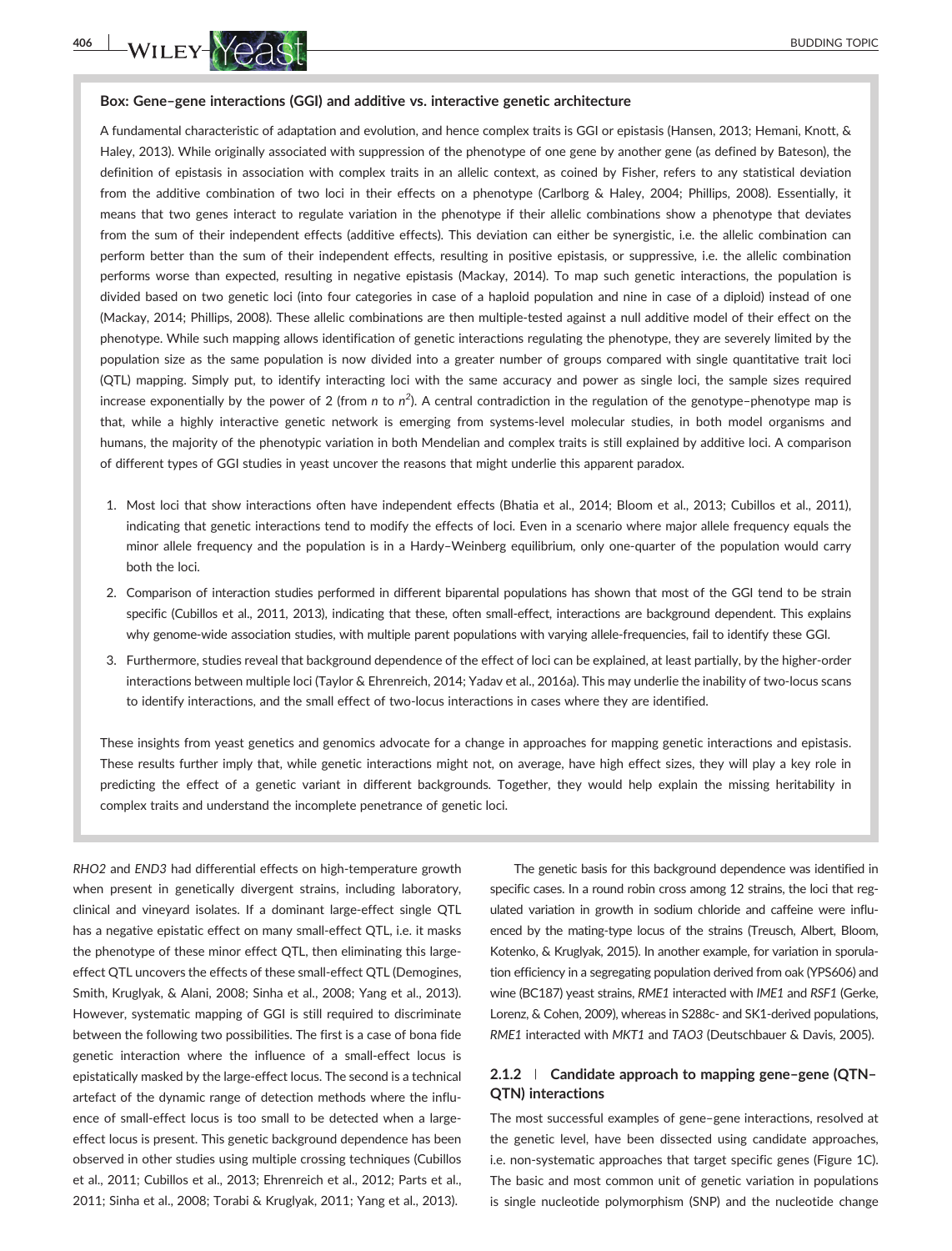underlying a QTL is called a Quantitative Trait Nucleotide (QTN). A few studies in yeast have investigated GGI, or more precisely, SNP–SNP (QTN–QTN) interactions between causal genes affecting quantitative traits. Sporulation efficiency variation in yeast was mapped to precisely three nucleotides in *RME1(ins‐308A)*, *MKT1(D30G)* and *TAO3(E1493Q)* between SK1 and S288c (Deutschbauer & Davis, 2005). For all of these, the QTN from the SK1 background conferred higher sporulation efficiency. These polymorphisms showed a strict additive model at 24 h sporulation, i.e. the phenotypic effect of QTN–QTN interaction was equivalent to the sum of their single phenotypic effects and a potential epistatic relationship at 48 h. In another study, the causal genes for variation in sporulation efficiency in YPS606 and BC187 segregants identified genetic interactions among QTN *IME1(L325M)*, *IME1(A‐548G)* and *RSF1(D181G)* (Gerke et al., 2009). For high‐temperature growth, QTN *MKT1(D30G)*, *END3(S258N)* and *RHO2(3′UTR polymorphisms)* showed both additive and epistatic interactions (Sinha et al., 2006). The phenotypic effect of QTN in *MKT1* and *RHO2*, as well as *MKT1* and *END3*, was found to be additive. In contrast, the genetic interaction between *END3* and *RHO2* was negatively epistatic, i.e. the combined phenotypic effect of the QTN of both the genes was less than the sum of their single effects.

The main advantage of studying GGI at such high resolution is that the phenotypic effect is assigned very specifically to a polymorphism without the ambiguity of any other variant confounding the result. Since these effects are tested in homozygous diploid or haploid backgrounds, heterogeneity of the background (heterozygosity) and mode of inheritance (dominance vs. recessive) do not confound the estimation of genetic interactions. However, mapping QTN–QTN interactions is time consuming as it first involves mapping the causal loci and then identifying causal nucleotide within those loci. Moreover, the above approach will have to be substantially modified if multiple causal QTN within a QTL affect the phenotype. For example, multiple polymorphisms within *IRA2* contribute to its additive effect (Cubillos et al., 2013; Smith & Kruglyak, 2008), and all or a select few of these polymorphisms could be involved in the multiple genetic interactions of the locus (Yadav, Radhakrishnan, Bhanot, & Sinha, 2015). Subject to the power of the study and the size of the locus, the majority of the loci identified by mapping contain several genes with multiple coding and non‐coding SNPs. It is possible that one or more of these coding SNPs may be causal, and while the synonymous SNPs will not change the protein sequence, owing to differences in codon biases, these SNPs can affect other processes like translational efficiency. Most importantly, owing to the limitation of designing strains for specific nucleotide variations, this approach cannot yet be applied genome‐wide. Despite the tedium of mapping QTN and thereafter estimating the effects of combinations of these QTN, it is important to map QTN–QTN interactions. Apart from understanding the genetic and molecular changes that alter the phenotype, mapping QTN and QTN–QTN interactions plays a crucial role in answering several long-standing questions regarding the architecture of complex traits. Fine‐mapping the QTN and comparing their effects with that of the entire locus will help in understanding the contribution of each variant to the phenotype. Estimating allele frequency of a QTN, identified in a biparental population, across diverse yeast strains can determine whether causal alleles tend to be rare (Sinha



et al., 2006) or common (Muller, Lucas, Georgianna, & McCusker, 2011). Common causal variants would provide an opportunity to study the effects of variants across diverse genetic backgrounds and dissect the genetic interactions that underlie variable penetrance and hence missing heritability.

For cases where it is not possible to fine‐map each locus to a nucleotide level, an alternative is studying RHA–RHA interaction. Reciprocal hemizygosity analysis, RHA, is a fine‐mapping tool to compare the effects of two alleles in a hybrid genetic background. These alleles can be of varying sizes, i.e. restricted to the size of the gene (Steinmetz et al., 2002) or larger genomic regions (Singh & Sinha, 2014; Yang et al., 2013). RHA has been a very successful in identifying causal alleles that contribute to a phenotype. Since it was first introduced by Steinmetz et al. (2002), it has been extensively used to map phenotypic differences precisely to an allele (Ambroset et al., 2011; Ben‐Ari et al., 2006; Cubillos et al., 2011, 2013; Gagneur et al., 2013; Hou et al., 2016; Kim & Fay, 2009; Kim, Huh, Riles, Reyes, & Fay, 2012; Lewis, Broman, Will, & Gasch, 2014; Liti, Haricharan, et al., 2009; Lorenz & Cohen, 2014; Maurer et al., 2016; Parts et al., 2011; Romano, et al., 2010; Salinas et al., 2016; Singh & Sinha, 2014; Sinha et al., 2006; Sinha et al., 2008; Swinnen et al., 2012; Wilkening et al., 2014; Yang et al., 2013). Unlike other fine mapping techniques such as backcrossing and generation of recombinant inbred lines, RHA is a one‐step technique to fine map the causal genes within a large locus. Furthermore, RHA has been successfully employed to map genes and alleles between interacting loci (Sinha et al., 2006; Yang et al., 2013) and to study their phenotypic effects across homogeneous backgrounds. Finally, RHA–RHA can identify genetic interactions between loci in linkage disequilibrium that are difficult to dissect in recombinant populations. In case of high-temperature growth, RHA–RHA was used to identify an epistatic interaction between *RHO2* and *END3* alleles that are in linkage disequilibrium (Sinha et al., 2006). Despite having a better performing *END3* allele, the laboratory strain grows poorly compared with the clinical isolate at high temperatures. RHA–RHA interactions revealed that this is because of a negative epistatic interaction between the laboratory strain alleles of *END3* and *RHO2*, where the *RHO2* allele masks the high‐temperature growth phenotype of *END3*.

Despite the success of RHA, its application to study even targeted RHA–RHA interactions are still contingent upon mapping and dissecting QTL–QTL interactions to a gene level. Additionally, the candidate‐ based targeted approaches to map interactions are limited to loci with large effect sizes. Finally, since these interactions are tested in a uniform background, any contribution of the genetic background to these interactions is levelled, thereby limiting the estimation of their potential effect size.

### **2.1.3** | **QTL–QTL interactions**

The comprehensive approach to identifying the full extent of pairwise GGI within two parental strains is to test all possible pairs of polymorphisms between the strains for potential genetic interaction, i.e. whole genome by whole genome interaction analysis (Figure 1D). A biparental haploid population is divided into four groups (compared with just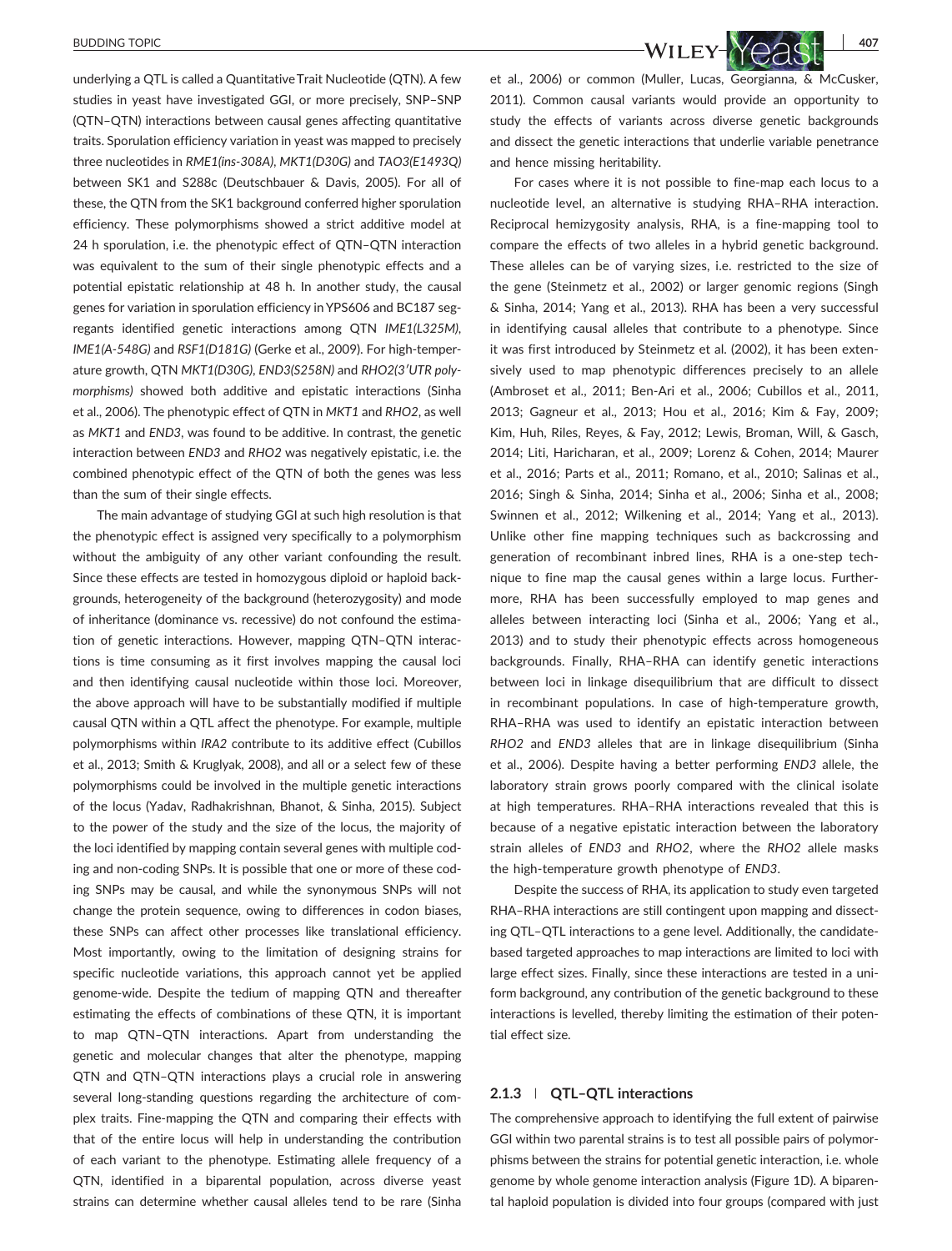

two for single QTL mapping) based on the biallelic combinations of the genotype of the segregants. To perform QTL–QTL analysis for *n* number of variants, the total number of unique paired combinations to be tested is given by the binomial coefficient *C*(*n*,2), which is a substantially larger than the *n* combination required for single QTL mapping. Therefore, while this is a comprehensive approach to identify genetic interactions, the ability to perform a genome‐wide QTL–QTL screen is limited by the size of the population (also see the Box). This limitation was demonstrated by a study that conducted mapping for single and interacting loci in multiparental populations, identifying 82 single loci but only one QTL–QTL interaction (Cubillos et al., 2011).

Studies with large sample sizes that have identified multiple QTL– QTL interactions (Bloom et al., 2013, 2015; Hallin et al., 2016) show that QTL–QTL interactions explain a very small amount of phenotypic variance compared with the additive loci. Bloom et al. (2015) identified 797 single additive QTL and 205 QTL–QTL interactions in a biparental population of 4000 recombinants grown in 20 environments, with QTL–QTL interactions explaining an average of 9.2% phenotypic variance compared with 43.3% explained by the additive loci. A similar trend is observed in other populations, where QTL–QTL interactions explained 1–15% overall phenotypic variance, with an average of 7%, within one environment for a phenotype (Hallin et al., 2016). In addition, most of the loci participating in epistatic interactions often have an independent effect. Of the 19 QTL–QTL interactions identified in segregants from a cross between BY and YJM789 (clinical isolate) grown in different carbon sources, 11 interactions involved at least one significant additive QTL (Bhatia et al., 2014), while the remaining eight interactions had low effect size on average. Similarly, in the majority (92%) of the QTL–QTL interaction pairs, at least one locus was a significant additive QTL (Bloom et al., 2015). Together, these studies indicate that, while genetic interactions are common among QTL, their contribution to phenotypic variation, as judged by these techniques, is limited.

### **2.1.4** | **Higher‐order genetic interactions**

Much like single QTL, background dependence of the phenotypic effects of QTL–QTL interactions indicates that other variants interact with these two-locus interactions, suggesting the presence of higherorder genetic interactions (Deutschbauer & Davis, 2005; Gerke et al., 2009; Sinha et al., 2006; Yang et al., 2013). In a study testing high‐temperature growth, it was observed that genetic interaction between the causal alleles *MKT1* and *NCS2* depended on the genetic background in which the combination was present (Sinha et al., 2008). The interaction was only observed when the genetic background was YJM421/S288c (50% YJM421 background) but not in the backcross hybrid backgrounds (25% YJM421 background). Similarly, the genetic interaction between *MKT1*–*RHO2* was observed only in the YJM145/S288c background (Sinha et al., 2006) but was absent in YJM421/S288c (Sinha et al., 2008). The same phenotype in segregants of MUCL28177 and S288c identified *PRP42*‐*SMD2* interaction that was background specific (Yang et al., 2013). Higher‐order genetic interactions involving alleles of *END3*, *TRR1*, *IRA2*, *FLO8* and *MSS11* were mapped for colony morphology in backcross progeny of a cross between BY4716 and 322134S strains (Taylor & Ehrenreich, 2014). The prevalence of higher-order interactions in genetic architecture could be a potential reason for the inability to identify large-effect two-locus interactions in genetic crosses (Taylor & Ehrenreich, 2015). The inability of singlelocus and QTL–QTL interactions to entirely explain the phenotypic variance suggests that higher‐order epistatic interactions may underlie phenotypic variation.

The ability of the already underpowered QTL–QTL analysis is further limited when mapping for higher‐order interactions such as three‐locus interactions, making it difficult to identify statistically significant interactions (Bloom et al., 2015). A study that estimated the contribution of three‐loci interactions showed that they explained a very small percentage of phenotypic variance (average 1.7%; Hallin et al., 2016). Further, in another study, the higher‐ order epistatic interactions were unique to each environment (Bhatia et al., 2014). However, these studies indicate that these higher-order interactions may underlie the phenotypic heterogeneity of a population containing the same allele and hence explain the pervasive incomplete penetrance observed in both model organisms and humans.

While a relatively larger number of segregants (1000–4000) can identify QTL–QTL interactions (Bloom et al., 2015), the interacting loci often have large interval sizes, which is due to small effect sizes of these interactions and limited recombination events within the population. Hence, while population studies in yeast have the power to identify genetic interactions at a locus level and estimate their contribution to phenotypic variation, more work needs to be done to identify the genes contributing to, and the mechanisms underlying, these genetic interactions.

#### **2.1.5** | **Genome‐wide association studies**

Candidate‐based, targeted and multilocus interaction approaches described above cover more genetic diversity than SGA, but are still limited to genetic variation present in only two parental strains. Moreover, as segregants are synthesized by crossing two natural strains in approaches based on linkage mapping, an equal weighting is given to all segregating polymorphisms without accounting for their adaptive or evolutionary significance.

An alternate to linkage mapping is genome‐wide association studies (GWAS), where multiple natural strains with diverse evolutionary histories and genetic backgrounds with varying allele frequencies are used to identify the loci contributing to phenotypic variation (Mackay et al., 2009). The main advantage of this approach is that the strains are studied in their natural genetic state (not synthetically generated recombinants), which allows understanding of the role of genetic interactions in shaping adaptation. A few GWAS (Connelly & Akey, 2012; Diao & Chen, 2012; Tomar et al., 2013) have been performed in yeast using a collection of wild SGRP strains (Liti, Carter, et al., 2009). However, the currently available small number of natural yeast strains with whole genome sequences significantly limits the application of this approach to even single locus mapping, making genome‐wide scans for genetic interactions practically impossible.

In addition, natural yeast strains have a strong population structure, i.e. genetic stratification within populations that arises because of non-random mating and genetic drift (Connelly & Akey, 2012; Diao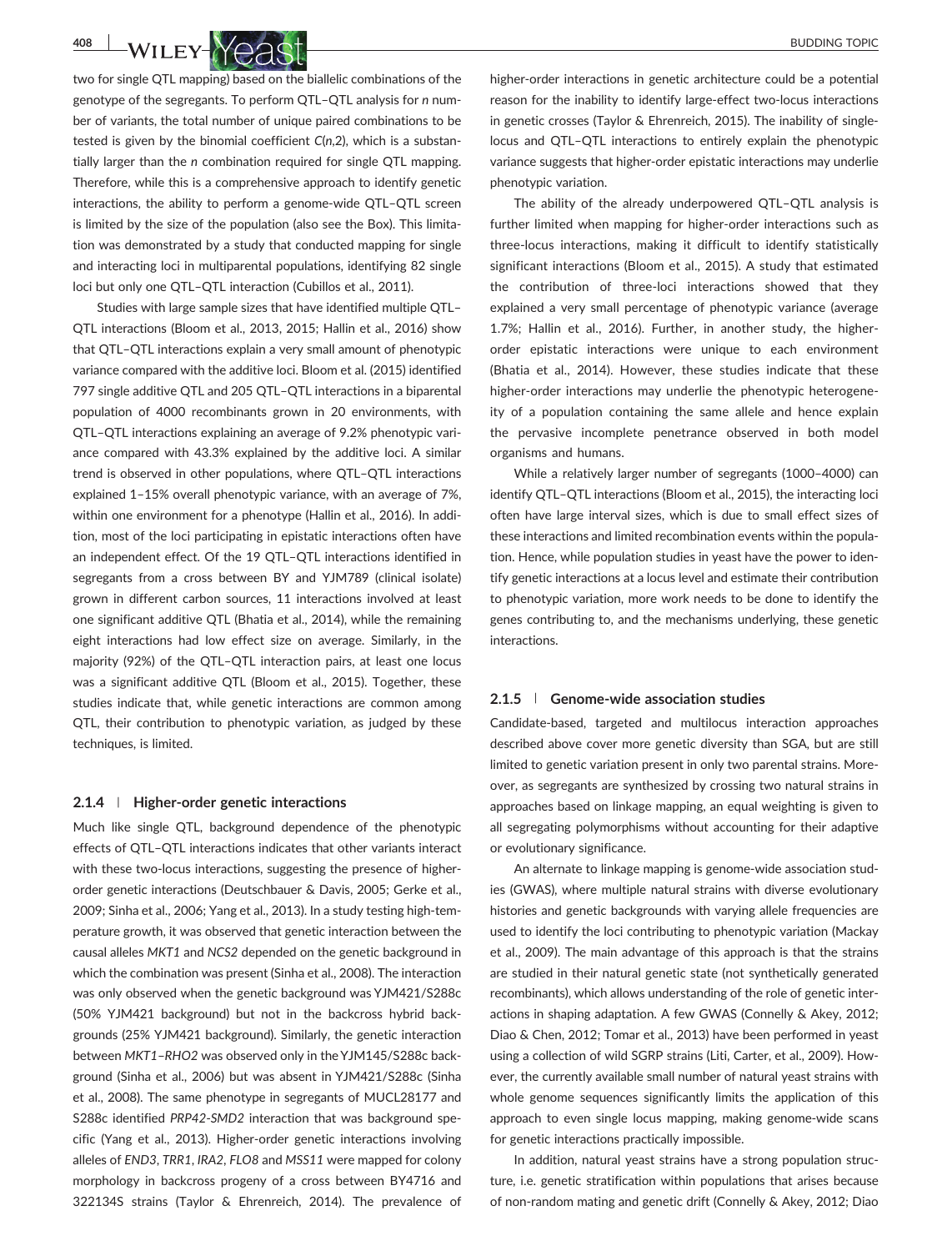& Chen, 2012). This impacts all genotype–phenotype analysis and thereby further complicates the ability to perform GWAS in yeast and identify additive and interacting loci (Bergström et al., 2014; Connelly & Akey, 2012; Diao & Chen, 2012; Liti, Carter, et al., 2009; Tomar et al., 2013). As a result, while it is possible to detect *cis*‐acting QTL in these GWA studies, identification of *trans*‐acting QTL is often confounded by population structure. These limitations can be overcome by increasing the number of yeast strains with the help of undertakings such as the ongoing 1000 yeast genomes project [\(http://](http://1002genomes.u-strasbg.fr) [1002genomes.u](http://1002genomes.u-strasbg.fr)‐strasbg.fr). However, whether these strains would be enough to circumvent the complexity of such strong population structure remains to be seen.

# **3** | **GENE–ENVIRONMENT INTERACTIONS**

A GEI occurs when the effect of a gene or a locus depends on the environment in which the phenotype is measured. Phenotypes show a diverse range of environment dependence, with Mendelian phenotypes often being less susceptible to the environment than complex traits. GEI mapping can uncover the dependence and vulnerability of the phenotype to different environments, as well as explain the missing heritability of a population phenotyped in heterogeneous environments. However, accurate, unbiased GEI mapping is often hindered by the inability to test the same population in different environments in both humans and model organisms. As a result, it is often difficult to uncouple the contribution of genetic and environmental influences on the phenotypic differences.

Yeast is highly sensitive to the environment, and the ability to test the same population in various environments provides a platform to study the full extent of GEI (Bhatia et al., 2014; Gagneur et al., 2013; Gerke, Lorenz, Ramnarine, & Cohen, 2010; Granek & Magwene, 2010; Matsui & Ehrenreich, 2016; Smith & Kruglyak, 2008). As exemplified by the yeast deletion collection, a strain containing a deletion of a single gene can have varied growth phenotypes in different environments (Hillenmeyer et al., 2008). Furthermore, the same gene deletion in the strains with different evolutionary histories can have variable effects within and across environments (Singh & Sinha, 2014; Sinha et al., 2006; Wilkening et al., 2014). Studies in yeast have contributed to a deeper understanding of both the extent and the nature of GEI. Mapping GEI in the yeast strains isolated from a variety of ecological niches provides a platform to identify alleles that aid adaptation to these diverse conditions as well as to study the pleiotropic effects of such alleles in novel environments (Liti, 2015; Liti, Carter, et al., 2009; Warringer et al., 2011).

# **3.1** | **Approaches to mapping gene–environment interactions**

### **3.1.1** | **Indirect evidence**

Similar to GGI, indirect evidence for the abundance for GEI comes from studies that have mapped loci independently in various environments (Bloom et al., 2013, 2015; Hallin et al., 2016; Perlstein et al., 2006; Perlstein, Ruderfer, Roberts, Schreiber, & Kruglyak, 2007; Smith

BUDDING TOPIC **409** 

& Kruglyak, 2008; Steinmetz et al., 2002). These studies indicated that the large effect loci showed two categories of response – they can either be highly environment specific, e.g. a *MAL13* variant renders the laboratory strain incapable of utilizing maltose, but has no effect on other carbon sources (Bloom et al., 2013), and a *RAD5* variant has an effect only in genotoxic environments (Demogines et al., 2008), or they can have an effect on the phenotype in multiple conditions, such as variation in stress response genes like *IRA2* or *MKT1* that have effects across multiple environments (Fay, 2013). Many factors can contribute to an apparent difference in the effect of a locus across two environments, including overall phenotypic variation in the environments and effect of other loci. Hence, a two‐way environmental comparison is necessary to get an accurate estimate of the abundance and directionality of GEI (Figure 2).

### **3.1.2** | **Gene–environment interaction mapping**

The direct approach to mapping GEI of a locus is to study its effects across two environments using the environment as a covariate, i.e. a variable that can influence the phenotype (Figure 2), and estimate the effect of the locus after normalizing for phenotypic variation in the two environments (Broman, Wu, Sen, & Churchill, 2003). Since this approach allows for a genome‐wide scan for GEI, loci can be identified independent of their effects in individual environments. This reveals a large number of small effect loci with GEI that would not be identified in independent QTL mapping. GEI have been identified for both biparental (Bhatia et al., 2014; Smith & Kruglyak, 2008; Yadav et al., 2015) and multiparental yeast populations (Cubillos et al., 2011, 2013). Moreover, many small‐effect loci that are not detected in single environment mapping are identified when their effects are compared across environments (Bhatia et al., 2014; Yadav et al., 2015). Such systematic GEI shows that the majority of the loci, independent of their effect size, show an interaction with the environment.

Based on the relative effects on the phenotype across two environments, GEI exhibited by a locus can be classified into three categories: environment specific, scale and antagonistic effects (Figure 2B). It is important to note that it is statistically challenging to distinguish between the effect of small effect environment‐specific or scale effects, and there is a danger of over‐interpreting the environmental specificity for small effect loci or underestimating the environmental dependence in case of large effect loci.

### **3.2** | **Insights from GEI mapping**

GEI mapping in yeast provides a unique platform to study the independent effect of variants, accumulated in strains over the course of evolution, across multiple pairs of environments and to determine their relative effects on the phenotype. It is a tool to study the genetic regulation of the response to different environments. In his *Genetical Theory of Adaptation*, Fisher proposed that it is highly unlikely that a genetic variant will confer a beneficial effect on all phenotypes in multiple environments (Fisher, 1930; Levins, 1968). Most of these variants will be neutral across several environments and some can even show trade‐off across two or more environments, i.e. have advantageous effects in one and detrimental effects in another, thereby restricting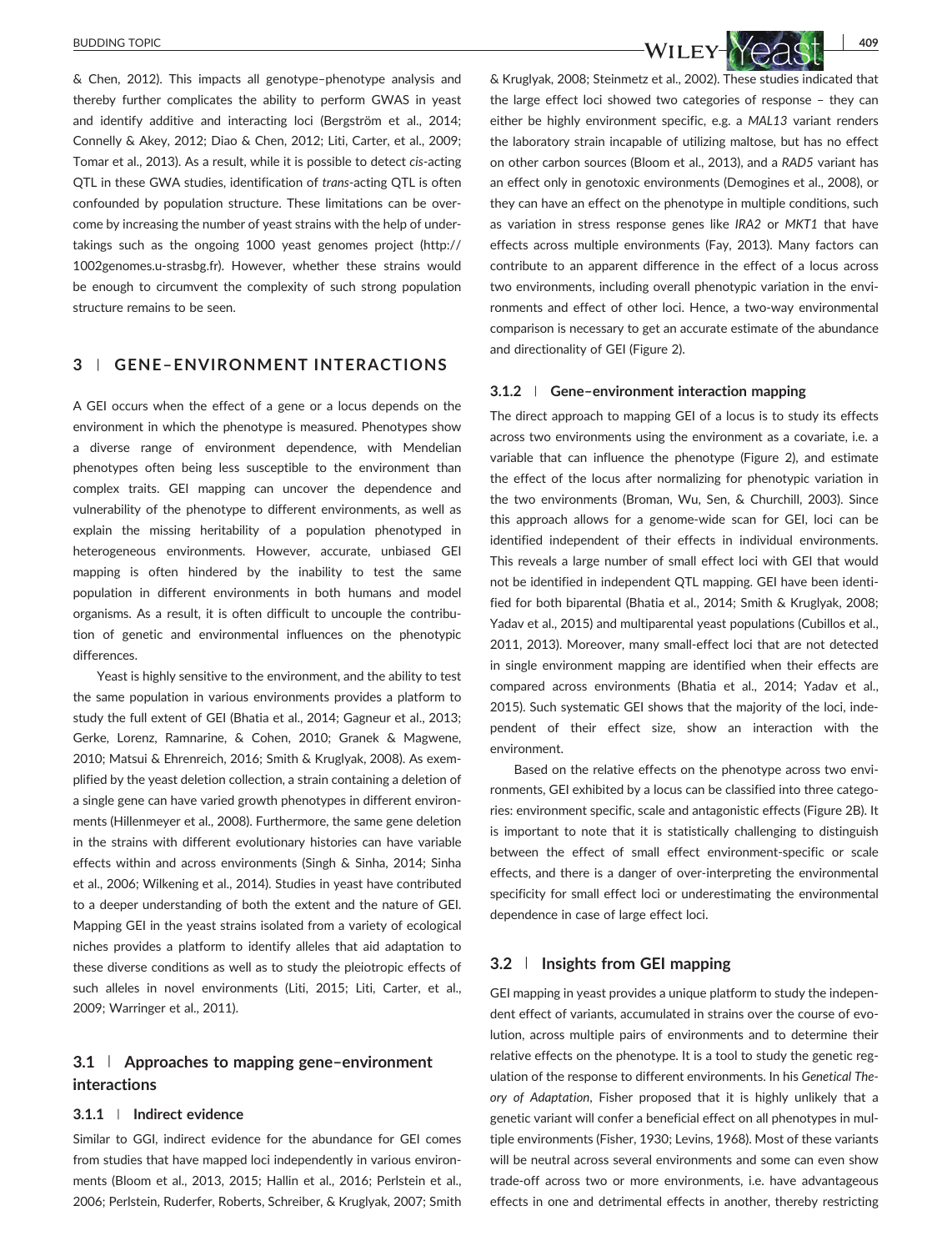**(a) Loci mapped in each environment**



FIGURE 2 Gene–environment interactions (GEI). (A) *E1*, *E2* and *E3* are three different environments and the circles depict three loci that affect the phenotype in these environments. A white circle indicates that the locus has no effect, whereas a black circle indicates that the alleles of the locus have different effects on the phenotype. Loci N and P have an effect in *E1*, M and N in *E2* and P in *E3*. (B) Reaction norm diagrams, which describe the pattern of phenotypic expression of a single genotype in two or more environments, depicting the three categories of GEI shown by loci M, N and P in *E1*, *E2* and *E3*

- 1. Environment‐specific or conditionally neutral in this case, the alleles show a phenotypic difference in one environment but no effect in the other, i.e. the slopes of the reaction norms of the two alleles are divergent from a point, across an environmental pair. Locus M shows environment‐specific GEI as it has no effect in *E1* but allele *M* performs better than allele *m* in *E2*.
- 2. Scale in this case, a locus shows an effect on both environments, with the alleles showing a difference in the same direction in the two environments, but with varying magnitudes, i.e. the reaction norm slopes are divergent but now with a significant difference between the allelic effects in both environments. Locus N shows scale GEI as it has an effect in the same direction in both *E1* and *E2* with allele *N* performing better than allele *n,* but the magnitude of this allelic difference in larger in *E2* than in *E1*.
- 3. Antagonistic this is the most special class of GEI in which alleles show opposing effects in the two environments, i.e. the slopes of the two alleles intersect with each other. Locus P shows antagonistic GEI as it has an effect in both *E1* and *E3,* but while allele *p* performs better in *E1,* allele *P* performs better in *E3*.

[Colour figure can be viewed at [wileyonlinelibrary.com](http://wileyonlinelibrary.com)]

adaptation (Hill, O'Meara, & Cowen, 2015; Magwene Granek, et al., 2011; Wenger et al., 2011; Zakrzewska et al., 2011). Comparing the abundance and effect of loci showing GEI has provided empirical evidence for these predictions.

# **3.2.1** | **Effect size of GEI**

Loci regulating complex traits tend to show a range of effect sizes of GEI with a few loci showing a large effect and the majority of the loci showing small‐effect GEI (Bhatia et al., 2014; Yadav et al., 2015). A variant in the *MAL13* gene that affects growth in only maltose and not any other carbon source is an intuitive example of a large‐effect locus showing GEI. Most large‐effect GEI are already identified by independent mapping studies and the power of GEI mapping lies in the identification of small‐effect loci that contribute to environmental dependence and cumulatively increase the amount of variance explained in each environment. In addition, these small‐effect loci that show GEI can be the primary contributors to phenotypic plasticity, i.e.

the ability of individuals to show diverse phenotypes across multiple environments (plasticity QTL; Yadav, Dhole, & Sinha, 2016b).

### **3.2.2** | **Trade‐offs in adaptation and evolution**

A trade‐off, i.e. when a locus has opposing effects across a pair of environments with one allele performing better in one environment and the other allele in the other, is the most extreme and perhaps the most interesting example of GEI (Figure 2B).

A study that mapped GEI in a biparental segregating population phenotyped for growth in 12 environments showed that a large proportion (~40%) of the loci show trade‐off across at least one pair of environments (Wei & Zhang, 2017; Yadav et al., 2015). Moreover, loci tend to show trade‐off across different types of stresses, i.e. stresses that elicit different global cellular responses and pathways, e.g. across rich conditions and oxidative stresses. However, the trade‐off was also observed across stresses that invoke similar systematic cellular and molecular responses (Gasch et al., 2001; Gasch et al., 2000). For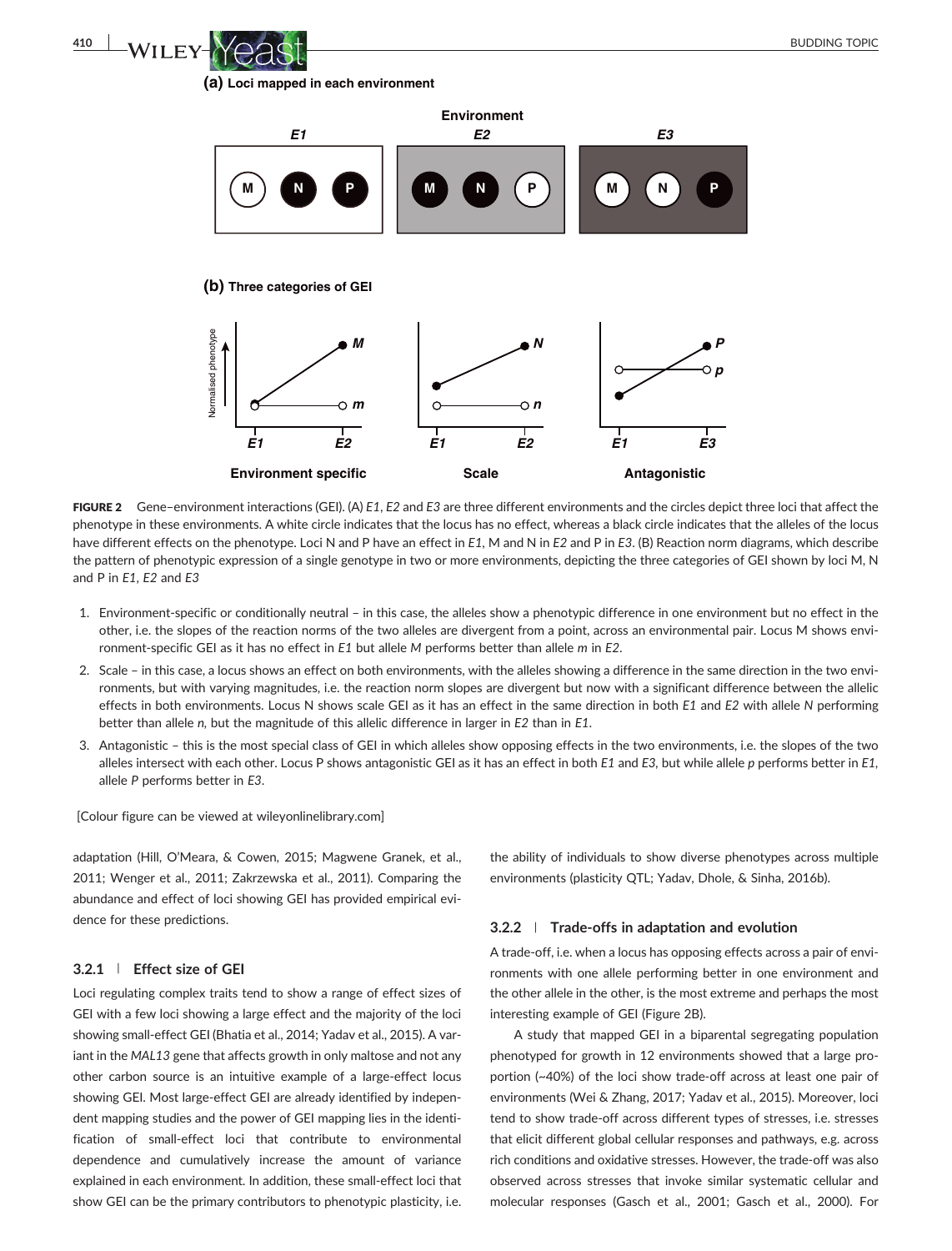example, in two different oxidative stresses, one-third of the loci showing GEI were found to show trade‐off across paraquat and hydroxyurea (Yadav et al., 2015). Additionally, various laboratory evolution studies have shown that indeed evolution for a particular phenotype results in fixation of alleles that show trade‐off in other environments, e.g. carbon-limited environments (Wenger et al., 2011).

A trade‐off can occur when an allele with a positive or neutral effect under a selection pressure shows negative effects on the phenotype in an environment that is not under selection. Therefore, a high abundance of trade‐off does not imply that variants with opposing effects across different environments are selected during the course of evolution. All trade‐off does not necessarily result in antagonistic pleiotropy, which specifically implies long-term selection of alleles with opposite effects on different phenotypes or environments (Hedrick, 1999). While it is difficult to distinguish between trade‐off and antagonistic pleiotropy using only linkage mapping analysis, comparing fixation patterns of alleles in diverse yeast populations or strains can help decipher the phenotypic implications of a locus. A recently acquired allele or an allele present in the same phylogenetic branch that shows opposite effects across environments is more likely to be an example of trade‐off with a possibility of being lost under opposing selection. In contrast, multiple alleles with beneficial effects in different environments can be maintained in divergent strains, i.e. show signatures of balancing selection (Turelli & Barton, 2004). While abundant trade‐ off has been identified in yeast GEI studies, only a few loci have a large effect with characteristics of antagonistic pleiotropy (Hughes & Leips, 2016; Qian, Ma, Xiao, Wang, & Zhang, 2012; Smith & Kruglyak, 2008; Yadav et al., 2015). We would like to state that these are deductions since it is not possible to accurately estimate the evolutionary importance of effect size of an allele based on phenotypic measurements in a laboratory condition.

One of the molecular pathways whose genes have frequently shown antagonistic pleiotropy is the Ras/PKA pathway (Granek, Kayıkçı, & Magwene, 2011). A negative regulator of this pathway, *IRA2*, showed trade‐off across diverse nutritional and oxidative stresses (Yadav et al., 2015). Laboratory yeast evolution studies in limiting glucose conditions showed that most adaptive haploid strains were enriched for Ras/PKA pathway genes, including *IRA2* (Venkataram et al., 2016). Additionally, *IRA2* and several other Ras/ PKA pathway genes showed balancing selection in isolates of both *S. cerevisiae* and *S. paradoxus*, indicating that multiple genes in the pathway contribute to the phenotypic diversity of these strains in natural populations. This antagonistic pleiotropy can be mitigated by GGI within the parental strains, thus maintaining conditionally damaging alleles within a strain (Ono, Gerstein, & Otto, 2017; Yadav et al., 2015). Pleiotropy can result from the same or different molecular functions of the same locus. Even though the same loci are identified in different environments, the genetic interactions tend to be highly environment‐specific, indicating differential effects of these loci on various biological processes.

### **3.2.3** | **Case studies of environmentally driven selection**

It is intuitive that GEI can actively influence genetic variation by facilitating selection of loci that provide a fitness advantage in specific



environment(s). The high phenotypic diversity of budding yeast strains is inferred to be the result of domestication of budding yeast for various purposes and its occupation of environmental niches more diverse than other yeast strains such as *S. paradoxus* (Liti, Carter, et al., 2009). This enhanced phenotypic diversity of *S. cerevisiae* strains provides an opportunity to study the interplay between environment and genetic variation.

Interestingly, despite being isolated from unique environmental conditions, at a genome‐wide level, yeast strains do not cluster based on their ecological niches but their geographical history, suggesting that it is largely an outcome of genetic drift (Liti, Carter, et al., 2009; Wenger et al., 2011). This is akin to what is observed in other organisms including humans, where genetic history, rather than the environment, influences the overall population structure (The 1000 Genomes Project Consortium, 2012; The 1000 Genomes Project Consortium, 2015). However, broad signatures of environmental influence have been detected by GEI analysis for specific strains and phenotypes. In a comparison of the genomes of clinical and nonclinical isolates, certain alleles that may provide a pathogenic potential were more frequent in clinical vs. non-clinical strains, independent of their geographical origin (Muller & McCusker, 2009; Strope et al., 2015).

Allelic bias is observed when an allele is beneficial in one environment but detrimental in another, which results in maintenance of two or more alleles of a gene in the population. Adaptive loss of aquaporins in subgroups of natural yeast strains resulting in a difference in freeze– thaw tolerance indicates a signature of balancing selection (Will et al., 2010), i.e. maintenance of multiple alleles of a gene in a population. Although aquaporins are necessary for surviving freeze–thaw, they are disadvantageous in high‐sugar substrates found in natural environments of most yeast strains. As a result, functional aquaporins have been lost at least six times in the history of these yeast strains. Similarly, among the yeast strains, signatures of balancing selection were identified in *IRA2*, as one allele was beneficial in various oxidative and genotoxic stresses and the other allele was fitter in rich carbon source conditions (Yadav et al., 2015). In a set of 12 biophysically interacting high-temperature growth genes, alleles from a clinical strain were advantageous over alleles from the laboratory strain when grown at high temperature on solid medium. However, these allelic effects were reversed when the growth medium was changed to liquid with the laboratory alleles being more advantageous, thereby revealing novel complexities underlying GEI (Fraser et al., 2012).

GEI can also influence the accumulation of mutations at a shorter timescale. In the laboratory strain S288c, *MKT1*, a gene important for growth in various stresses (Dimitrov, Brem, Kruglyak, & Gottschling, 2009; Lewis et al., 2014; Smith & Kruglyak, 2008), has a functionally null mutation, while all the wild‐type strains carry the functional allele (Liti, Carter, et al., 2009; Strope et al., 2015). A more striking example of environmentally driven selection is of the *GAL* genes where different yeast strains have independently lost the ability to utilize galactose owing to mutations in various genes of the GAL system (Warringer et al., 2011). The laboratory strain has a point mutation in *GAL2*, the West African strains have several large mutations in *GAL2* and *GAL4* genes, and the mosaic strains have mutations in *GAL3* (Liti, Carter, et al., 2009).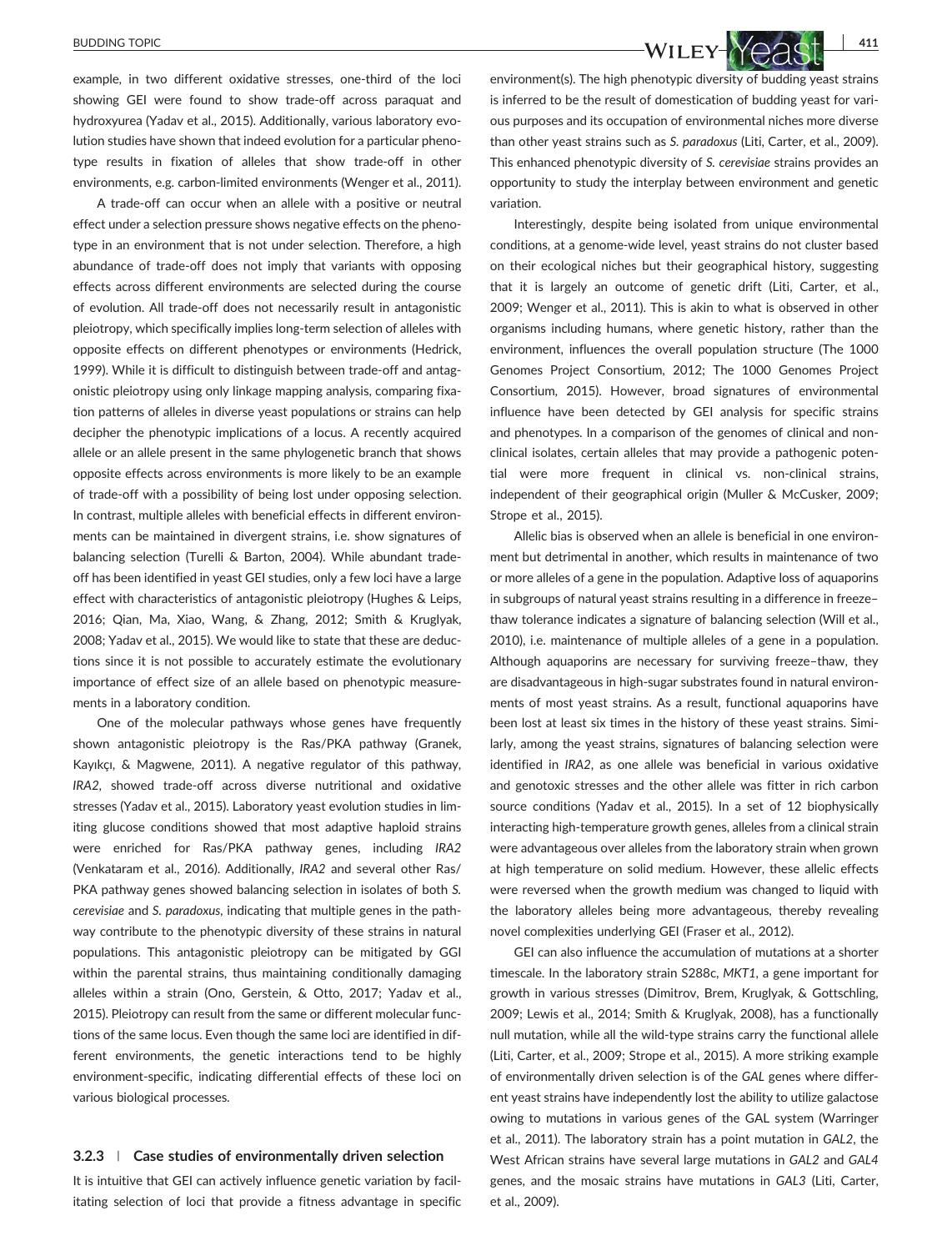# **4** | **INFERRING THE ROLE OF GENE–GENE AND GENE–ENVIRONMENT INTERACTIONS IN SHAPING THE GENOTYPE–PHENOTYPE MAP**

The architecture of the genotype–phenotype map confers robustness to genetic and environmental perturbations while facilitating the fixation of variants beneficial in specific selection pressures (Siegal & Leu, 2014). While it is one of the fundamental long‐standing questions in biology, understanding of the mechanisms underlying robustness has been difficult to deduce at both genetic and molecular levels. This is because of the technical limitations of measuring robustness in higher organisms, large sample sizes required to simultaneously measure the effect of multiple variants and complexity of the genomic architecture and population structure. GGI and GEI mapping studies, by refining the model of genotype–phenotype map, shine a light upon the mechanisms of robustness and evolvability, and the balance between the two (also see the Box).

The turning point in the theory of molecular evolution was uncovering of evidence that showed that the majority of the variants may not have an effect on the phenotype (ENCODE Project Consortium, 2012; Siegal & Leu, 2014). This could happen if the variants are indeed inconsequential to the phenotype or if their phenotypic consequences are buffered by other mechanisms (Siegal, 2013). It has been postulated that the majority of the genes within an organism contribute to this buffering, although empirical evidence exists for only a couple of cases (Siegal & Masel, 2012). Interactions of a variant with other loci as well as the environment, i.e. GGI and GEI, can play a key role in buffering the phenotypic consequences of the variant (Siegal & Leu, 2014).

With each replication event, new genetic variants are introduced that are then meiotically segregated in the population. While these variants arise independently, their influence on the phenotype is a combined outcome of the genetic and environmental background in which the variant is present. Also, since different populations experience disparate selective forces, and thus follow divergent evolutionary trajectories, fixation of a variant is dependent on the genetic background, i.e. the other genetic variants in a population (Gibson & Dworkin, 2004; Masel & Siegal, 2009; Masel & Trotter, 2010; McGuigan & Sgrò, 2009; Paaby & Rockman, 2014). As a result, often deleterious alleles are maintained in populations because their effects are suppressed in certain genetic backgrounds. This suppression or genetic buffering results in incomplete penetrance of the deleterious alleles. Even though most striking with respect to deleterious mutations, this heterogeneity of the phenotype is observed for variants with both positive and negative effects. While the effect of a variant is determined by the other variants present in linkage, generating mapping populations by crossing two strains delinks these linkages that can lead to a revelation of the individual variant effects (Liti & Louis, 2012).

One such phenomenon contributing to genetic buffering is the regulation of cryptic genetic variation, which refers to genetic variants that show their effects only in certain genetic backgrounds or environments and are phenotypically neutral in others (Gibson & Dworkin, 2004; Gibson & Reed, 2008; Masel & Trotter, 2010; Paaby & Rockman, 2014). Genetic buffering can be understood as a special manifestation of GGI and GEI, where the effects of not just a single locus, but a large number of variants depend on specific genetic backgrounds and environments. GGI and GEI mapping can be used to identify global modulators of genetic buffering (Paaby & Rockman, 2014; Schell, Mullis, & Ehrenreich, 2016).

Novel mapping strategies have identified variance QTL (vQTL) that regulate the phenotypic variance instead of only the overall mean, i.e. they govern the phenotypic manifestation of other genetic variants present in the individuals (Fraser & Schadt, 2010; Rönnegård & Valdar, 2011, 2012). While these genetic variants are able to manifest phenotypically in the presence of one allele of the vQTL, they are buffered in the presence of the other allele (Figure 1E). Many conventional additive loci with a strong effect on the population mean also have differential effects on the phenotypic variance (McGuigan & Sgrò, 2009; Yadav, Dhole, & Sinha, 2016a). Additionally, multiple vQTL interact with each other to regulate this phenotypic manifestation of other variants, in an environment-specific manner (Yadav et al., 2016a), suggesting that differential regulation of genetic buffering could be a potential contributor to other central phenomena such as GEI. For instance, the abundance of small‐effect GEI can be explained by differential buffering of these variants across two environments. These loci could potentially be the global regulators of genetic buffering.

This influence of differential buffering on GEI indicates that in order to gain a comprehensive understanding of effects of loci across environments, it is not sufficient to focus on either a single or multiple environments independently (Bloom et al., 2013, 2015; Perlstein et al., 2007). This is demonstrated by a study that attempts to map loci regulating the plasticity of yeast growth across multiple environments (Yadav et al., 2016b). Plasticity refers to the ability of a genotype to show diverse phenotypes in different environments, which facilitates adaptation and helps populations escape extinctions in novel environments, thereby driving evolution. While some loci that affect plasticity are also pleiotropic, others have a significant effect on phenotypic plasticity without being significant in any environment independently (Yadav et al., 2016b). These results indicate that to understand the molecular basis of adaptation it is important to study multiple strains and many environments together and not in isolation.

### **5** | **FUTURE DIRECTIONS**

The study of complex traits in yeast, especially GGI and GEI, has provided insights into complex features of the genotype–phenotype map, which would have been difficult in other systems, for example, multilocus interactions, plasticity QTL and background dependence, and consequently the molecular mechanisms of adaptation and evolution. However, the field of complex traits in yeast is surprisingly lacking in gene‐level resolution of the loci involved in GGI and GEI. This hinders identification of biological mechanisms contributing to or affected by such interactions. One of the underlying causes for this lack of gene‐level resolution is the primary use of linkage mapping in identifying these loci, which identifies large haplotypes containing multiple genes. A single or multiple variants in same or different genes can contribute to the effect of the causal locus (Steinmetz et al., 2002). This lack of resolution often hampers the accuracy of identification and mechanistic understanding of GGI and GEI. A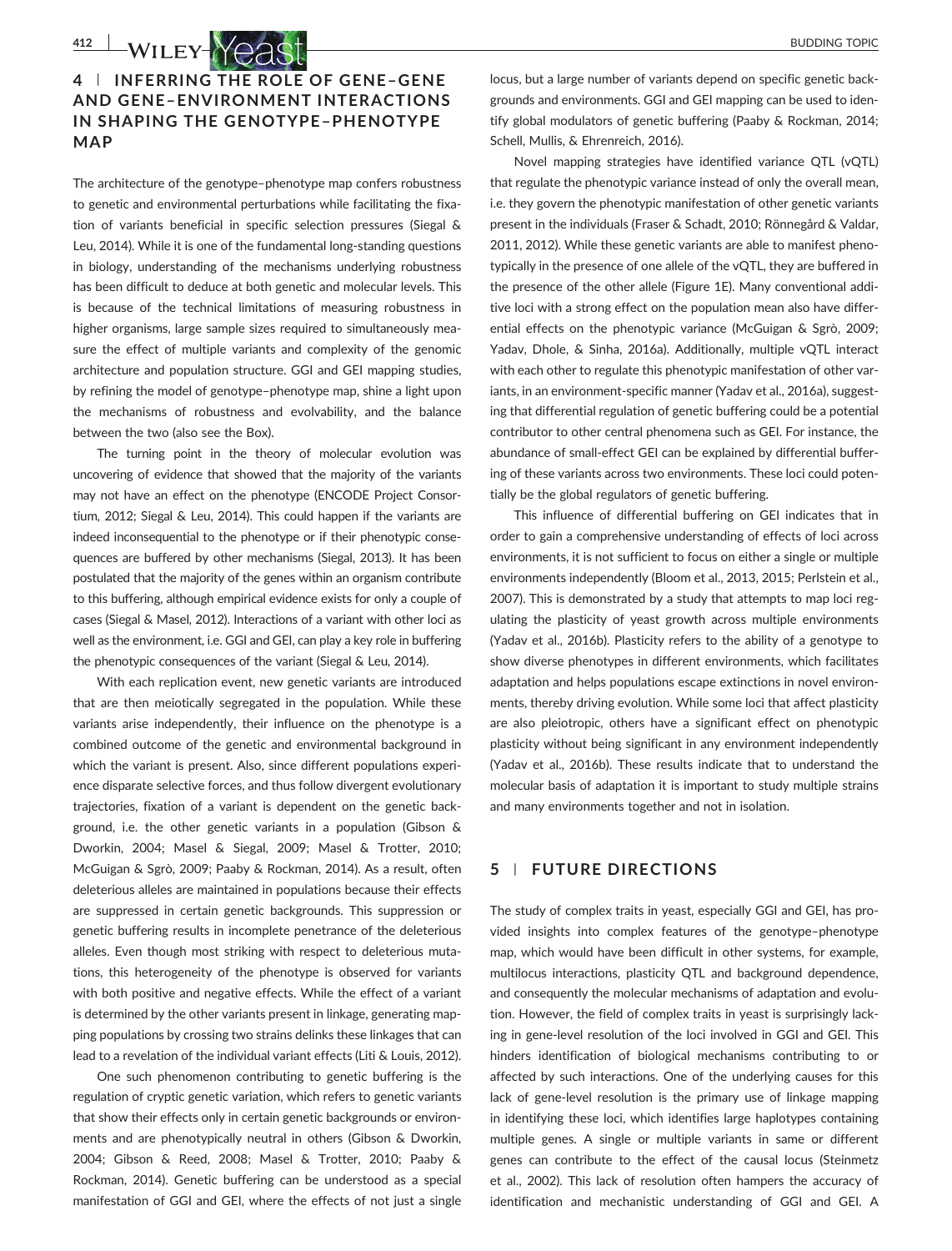#### BUDDING TOPIC **413**

perceived antagonistic GEI could be a result of independent, opposite effects of two variants present in the physical linkage, such that they are identified within the same locus. One of the future challenges in the study of complex traits in yeast is attaining a gene and variant level resolution of GGI and GEI, which is of utmost priority to understand the mechanistic basis of these interactions. Variant level resolution can be achieved by fine mapping, increasing the number of segregants used for linkage mapping or performing GWAS using a large number of yeast strains.

Studies in yeast have challenged the notion of complex vs. Mendelian traits and demonstrated a strong population and environment dependence of such categorization, i.e. the mode of inheritance of a trait depends on the population and the environment in which the phenotype is measured. Gene and variant level resolution of the loci identified for different traits in yeast will shed light upon the relative contribution of coding and regulatory variants in regulation of different traits. A highly simplified conclusion from over 15 years of mapping of human traits and diseases is that Mendelian diseases are caused by coding variants, whereas complex traits highly susceptible to the effect of the environment and the background are primarily regulated by non‐coding variants (Hindorff et al., 2009). Even though yeast, for the most part, lacks enhancers, it contains highly specialized promoters, non‐coding variants within which contribute to phenotypic variation (Salinas et al., 2016). GGI and GEI are believed to be rampant in both complex and many Mendelian traits in humans to different degrees, resulting in variable expressivity and incomplete penetrance. However, the loci contributing to this phenotypic heterogeneity are difficult to identify because of low power to map GGI and GEI in human traits. Studies in yeast have demonstrated the power of the model organism to identify a range of GGI and GEI. The next steps in the field would be to integrate the effects of these interactions on phenotype with effects on different biomolecules such as mRNA, protein and metabolites to understand the molecular mechanisms underlying GGI and GEI.

### **ACKNOWLEDGEMENTS**

We thank Arun Chavan and Mahendra Sonawane for critical reading of this review. We would also like to acknowledge the support of Tata Institute of Fundamental Research, Mumbai, India, during the early phase of the drafting of this review.

### **CONFLICT OF INTEREST**

The authors declare that there is no conflict of interest.

### **ORCID**

*Anupama Yadav* <http://orcid.org/0000-0001-5338-0455> *Himanshu Sinha* <http://orcid.org/0000-0001-7031-0491>

### **REFERENCES**

- Ambroset, C., Petit, M., Brion, C., Sanchez, I., Delobel, P., Guérin, C., … Blondin, B. (2011). Deciphering the molecular basis of wine yeast fermentation traits using a combined genetic and genomic approach. *G3 (Bethesda)*, *1*, 263–281.
- Bartha, I., di Iulio, J., Venter, J. C., & Telenti, A. (2018). Human gene essentiality. *Nature Reviews Genetics*, *19*, 51–62.



- itability. *Annual Reviews in Genomics and Human Genetics*, *14*, 111–133.
- Ben‐Ari, G., Zenvirth, D., Sherman, A., David, L., Klutstein, M., Lavi, U., … Simchen, G. (2006). Four linked genes participate in controlling sporulation efficiency in budding yeast. *PLoS Genetics*, *2*, e195.
- Bergström, A., Simpson, J. T., Salinas, F., Barré, B., Parts, L., Zia, A., … Liti, G. (2014). A high-definition view of functional genetic variation from natural yeast genomes. *Molecular Biology and Evolution*, *31*, 872–888.
- Bhatia, A., Yadav, A., Zhu, C., Gagneur, J., Radhakrishnan, A., Steinmetz, L. M., … Sinha, H. (2014). Yeast growth plasticity is regulated by environment‐specific multi‐QTL interactions. *G3 (Bethesda)*, *4*, 769–777.
- Bloom, J. S., Ehrenreich, I. M., Loo, W. T., Lite, T‐L. V., & Kruglyak, L. (2013). Finding the sources of missing heritability in a yeast cross. *Nature*, *494*, 234–237.
- Bloom, J. S., Kotenko, I., Sadhu, M. J., Treusch, S., Albert, F. W., & Kruglyak, L. (2015). Genetic interactions contribute less than additive effects to quantitative trait variation in yeast. *Nature Communications*, *6*, 8712.
- Broman, K. W., Wu, H., Sen, S., & Churchill, G. A. (2003). R/qtl: QTL mapping in experimental crosses. *Bioinformatics*, *19*, 889–890.
- Carlborg, O., & Haley, C. (2004). Epistasis: Too often neglected in complex trait studies? *Nature Reviews Genetics*, *5*, 618–625.
- Connelly, C. F., & Akey, J. M. (2012). On the prospects of whole‐genome association mapping in *Saccharomyces cerevisiae*. *Genetics*, *191*, 1345– 1353.
- Costanzo, M., Baryshnikova, A., Bellay, J., Kim, Y., Spear, E. D., Sevier, C. S., … Boone, C. (2010). The genetic landscape of a cell. *Science*, *327*, 425– 431.
- Costanzo, M., VanderSluis, B., Koch, E. N., Baryshnikova, A., Pons, C., Tan, G., … Boone, C. (2016). A global genetic interaction network maps a wiring diagram of cellular function. *Science*, *353*, aaf1420.
- Cubillos, F. A., Billi, E., Zörgö, E., Parts, L., Fargier, P., Omholt, S., … Liti, G. (2011). Assessing the complex architecture of polygenic traits in diverged yeast populations. *Molecular Ecology*, *20*, 1401–1413.
- Cubillos, F. A., Parts, L., Salinas, F., Bergström, A., Scovacricchi, E., Zia, A., … Liti, G. (2013). High-resolution mapping of complex traits with a fourparent advanced intercross yeast population. *Genetics*, *195*, 1141– 1155.
- Demogines, A., Smith, E., Kruglyak, L., & Alani, E. (2008). Identification and dissection of a complex DNA repair sensitivity phenotype in Baker's yeast. *PLoS Genetics*, *4*, e1000123.
- Deutschbauer, A. M., & Davis, R. W. (2005). Quantitative trait loci mapped to single‐nucleotide resolution in yeast. *Nature Genetics*, *37*, 1333– 1340.
- Diao, L., & Chen, K. C. (2012). Local ancestry corrects for population structure in *Saccharomyces cerevisiae* genome‐wide association studies. *Genetics*, *192*, 1503–1511.
- Dimitrov, L. N., Brem, R. B., Kruglyak, L., & Gottschling, D. E. (2009). Polymorphisms in multiple genes contribute to the spontaneous mitochondrial genome instability of *Saccharomyces cerevisiae* S288c strains. *Genetics*, *183*, 365–383.
- Ehrenreich, I. M., Bloom, J., Torabi, N., Wang, X., Jia, Y., & Kruglyak, L. (2012). Genetic architecture of highly complex chemical resistance traits across four yeast strains. *PLoS Genetics*, *8*, e1002570.
- Eichler, E. E., Flint, J., Gibson, G., Kong, A., Leal, S. M., Moore, J. H., & Nadeau, J. H. (2010). Missing heritability and strategies for finding the underlying causes of complex disease. *Nature Reviews Genetics*, *11*, 446–450.
- ENCODE Project Consortium (2012). An integrated encyclopedia of DNA elements in the human genome. *Nature*, *489*, 57–74.
- Fay, J. C. (2013). The molecular basis of phenotypic variation in yeast. *Current Opinion on Genetic Development*, *23*, 672–677.
- Fisher, R. A. (1930). *The genetical theory of natural selection*. Oxford: Oxford University Press.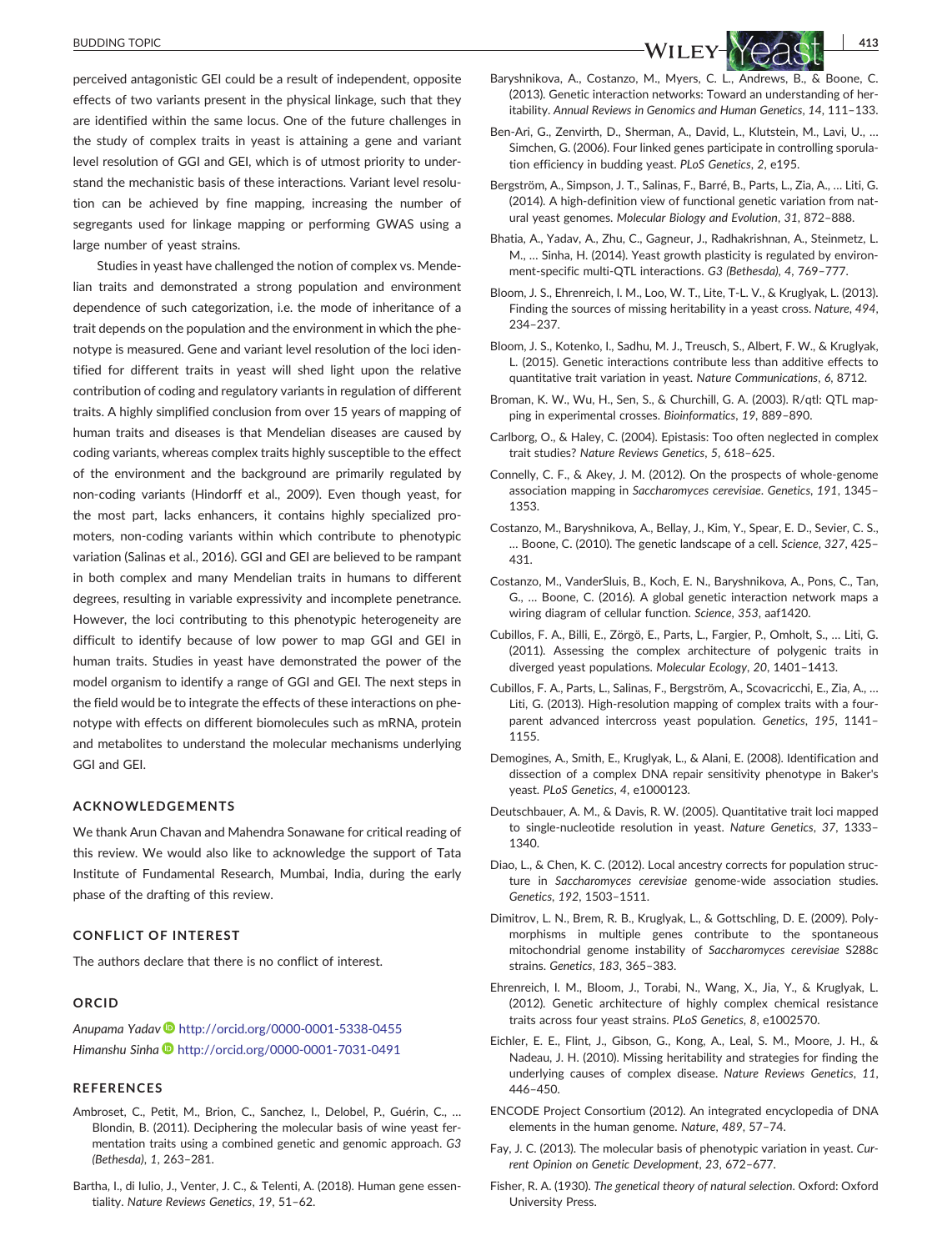

- Fraser, H. B., & Schadt, E. E. (2010). The quantitative genetics of phenotypic robustness. *PLoS One*, *5*, e8635.
- Fraser, H. B., Levy, S., Chavan, A., Shah, H. B., Perez, J. C., Zhou, Y., … Sinha, H. (2012). Polygenic *cis*‐regulatory adaptation in the evolution of yeast pathogenicity. *Genome Research*, *22*, 1930–1939.
- Gagneur, J., Stegle, O., Zhu, C., Jakob, P., Tekkedil, M. M., Aiyar, R. S., … Steinmetz, L. M. (2013). Genotype–environment interactions reveal causal pathways that mediate genetic effects on phenotype. *PLoS Genetics*, *9*, e1003803.
- Gasch, A. P., Spellman, P. T., Kao, C. M., Carmel‐Harel, O., Eisen, M. B., Storz, G., … Brown, P. O. (2000). Genomic expression programs in the response of yeast cells to environmental changes. *Molecular Biology of the Cell*, *11*, 4241–4257.
- Gasch, A. P., Huang, M., Metzner, S., Botstein, D., Elledge, S. J., & Brown, P. O. (2001). Genomic expression responses to DNA‐damaging agents and the regulatory role of the yeast ATR homolog Mec1p. *Molecular Biology of the Cell*, *12*, 2987–3003.
- Gasch, A. P., Payseur, B. A., & Pool, J. E. (2016). The power of natural variation for model organism biology. *Trends in Genetics*, *32*, 147–154.
- Gerke, J., Lorenz, K., & Cohen, B. (2009). Genetic interactions between transcription factors cause natural variation in yeast. *Science*, *323*, 498–501.
- Gerke, J., Lorenz, K., Ramnarine, S., & Cohen, B. (2010). Gene–environment interactions at nucleotide resolution. *PLoS Genetics*, *6*, e1001144.
- Gibson, G., & Dworkin, I. (2004). Uncovering cryptic genetic variation. *Nature Reviews Genetics*, *5*, 681–690.
- Gibson, G., & Reed, L. K. (2008). Cryptic genetic variation. *Current Biology*, *18*, R989–R990.
- Golan, D., Lander, E. S., & Rosset, S. (2014). Measuring missing heritability: Inferring the contribution of common variants. *Proceedings of the National Academy of Sciences, USA*, *111*, E5272–E5281.
- Granek, J. A., & Magwene, P. M. (2010). Environmental and genetic determinants of colony morphology in yeast. *PLoS Genetics*, *6*, e1000823.
- Granek, J. A., Kayıkçı, Ö., & Magwene, P. M. (2011). Pleiotropic signaling pathways orchestrate yeast development. *Current Opinion on Microbiology*, *14*, 676–681.
- Gu, Z., David, L., Petrov, D., Jones, T., Davis, R. W., & Steinmetz, L. M. (2005). Elevated evolutionary rates in the laboratory strain of *Saccharomyces cerevisiae*. *Proceedings of the National Academy of Sciences, USA*, *102*, 1092–1097.
- Gutin, J., Sadeh, A., Rahat, A., Aharoni, A., & Friedman, N. (2015). Condition‐specific genetic interaction maps reveal crosstalk between the cAMP/PKA and the HOG MAPK pathways in the activation of the general stress response. *Molecular Systems Biology*, *11*, 829.
- Hallin, J., Märtens, K., Young, A. I., Zackrisson, M., Salinas, F., Parts, L., … Liti, G. (2016). Powerful decomposition of complex traits in a diploid model. *Nature Communications*, *7*, 13311.
- Hansen, T. F. (2013). Why epistasis is important for selection and adaptation. *Evolution*, *67*, 3501–3511.
- Hedrick, P. W. (1999). Antagonistic pleiotropy and genetic polymorphism: A perspective. *Heredity*, *82*, 126–133.
- Hemani, G., Knott, S., & Haley, C. (2013). An evolutionary perspective on epistasis and the missing heritability. *PLoS Genetics*, *9*, e1003295.
- Hill, J. A., O'Meara, T. R., & Cowen, L. E. (2015). Fitness trade‐offs associated with the evolution of resistance to antifungal drug combinations. *Cell Reports*, *10*, 809–819.
- Hillenmeyer, M. E., Fung, E., Wildenhain, J., Pierce, S. E., Hoon, S., Lee, W., … Giaever, G. (2008). The chemical genomic portrait of yeast: Uncovering a phenotype for all genes. *Science*, *320*, 362–365.
- Hindorff, L. A., Sethupathy, P., Junkins, H. A., Ramos, E. M., Mehta, J. P., Collins, F. S., & Manolio, T. A. (2009). Potential etiologic and functional implications of genome‐wide association loci for human diseases and traits. *Proceedings of the National Academy of Sciences, USA*, *106*, 9362–9367.
- Hou, J., Sigwalt, A., Fournier, T., Pflieger, D., Peter, J., de Montigny, J., … Schacherer, J. (2016). The hidden complexity of mendelian traits across natural yeast populations. *Cell Reports*, *16*, 1106–1114.
- Hughes, K. A., & Leips, J. (2016). Pleiotropy, constraint, and modularity in the evolution of life histories: Insights from genomic analyses. *Annals of the New York Academy of Sciences*, *1389*, 76–91.
- Kim, H. S., & Fay, J. C. (2009). A combined‐cross analysis reveals genes with drug‐specific and background‐dependent effects on drug sensitivity in *Saccharomyces cerevisiae*. *Genetics*, *183*, 1141–1151.
- Kim, H. S., Huh, J., Riles, L., Reyes, A., & Fay, J. C. (2012). A noncomplementation screen for quantitative trait alleles in *Saccharomyces cerevisiae*. *G3 (Bethesda)*, *2*, 753–760.
- Levins, R. (1968). *Evolution in changing environments*. Princeton, NJ: Princeton University Press.
- Lewis, J. A., Broman, A. T., Will, J., & Gasch, A. P. (2014). Genetic architecture of ethanol‐responsive transcriptome variation in *Saccharomyces cerevisiae* strains. *Genetics*, *198*, 369–382.
- Liti, G. (2015). The fascinating and secret wild life of the budding yeast *S. cerevisiae*. *eLife*, *4*, e05835.
- Liti, G., & Louis, E. J. (2012). Advances in quantitative trait analysis in yeast. *PLoS Genetics*, *8*, e1002912.
- Liti, G., Carter, D. M., Moses, A. M., Warringer, A., Parts, L., James, S. A., … Louis, E. J. (2009). Population genomics of domestic and wild yeasts. *Nature*, *458*, 337–341.
- Liti, G., Haricharan, S., Cubillos, F. A., Tierney, A. L., Sharp, S., Bertuch, A. A., … Louis, E. J. (2009). Segregating *YKU80* and *TLC1* alleles underlying natural variation in telomere properties in wild yeast. *PLoS Genetics*, *5*, e1000659.
- Liti, G., Warringer, J., & Blomberg, A. (2017). Budding yeast strains and genotype–phenotype mapping. *Cold Spring Harbor Protocols*, pdb. top077735.
- Lorenz, K., & Cohen, B. A. (2014). Causal variation in yeast sporulation tends to reside in a pathway bottleneck. *PLoS Genetics*, *10*, e1004634.
- Mackay, T. F. (2014). Epistasis and quantitative traits: Using model organisms to study gene–gene interactions. *Nature Reviews Genetics*, *15*, 22–33.
- Mackay, T. F., Stone, E. A., & Ayroles, J. F. (2009). The genetics of quantitative traits: Challenges and prospects. *Nature Reviews Genetics*, *10*, 565–577.
- Magwene, P. M., Kayıkçı, Ö., Granek, J. A., Reininga, J. M., Scholl, Z., & Murray, D. (2011). Outcrossing, mitotic recombination, and life‐history trade‐offs shape genome evolution in *Saccharomyces cerevisiae*. *Proceedings of the National Academy of Sciences, USA*, *108*, 1987–1992.
- Märtens, K., Hallin, J., Warringer, J., Liti, G., & Parts, L. (2016). Predicting quantitative traits from genome and phenome with near perfect accuracy. *Nature Communications*, *7*, 11512.
- Martin, H., Shales, M., Fernandez‐Piñar, P., Wei, P., Molina, M., Fiedler, D., … Krogan, N. J. (2015). Differential genetic interactions of yeast stress response MAPK pathways. *Molecular Systems Biology*, *11*, 800.
- Masel, J., & Siegal, M. L. (2009). Robustness: Mechanisms and consequences. *Trends in Genetics*, *25*, 395–403.
- Masel, J., & Trotter, M. V. (2010). Robustness and evolvability. *Trends in Genetics*, *26*, 406–414.
- Matsui, T., & Ehrenreich, I. M. (2016). Gene–environment interactions in stress response contribute additively to a genotype–environment interaction. *PLoS Genetics*, *12*, e1006158.
- Maurer, M. J., Sutardja, L., Pinel, D., Bauer, S., Muehlbauer, A. L., Ames, T. D., … Arkin, A. P. (2016). Quantitative trait loci (QTL)‐guided metabolic engineering of a complex trait. *ACS Synthetic Biology*, *6*, 566–581.
- McGuigan, K., & Sgrò, C. M. (2009). Evolutionary consequences of cryptic genetic variation. *Trends in Ecology and Evolution*, *24*, 305–311.
- Muller, L. A., & McCusker, J. H. (2009). A multispecies‐based taxonomic microarray reveals interspecies hybridization and introgression in *Saccharomyces cerevisiae*. *FEMS Yeast Research*, *9*, 143–152.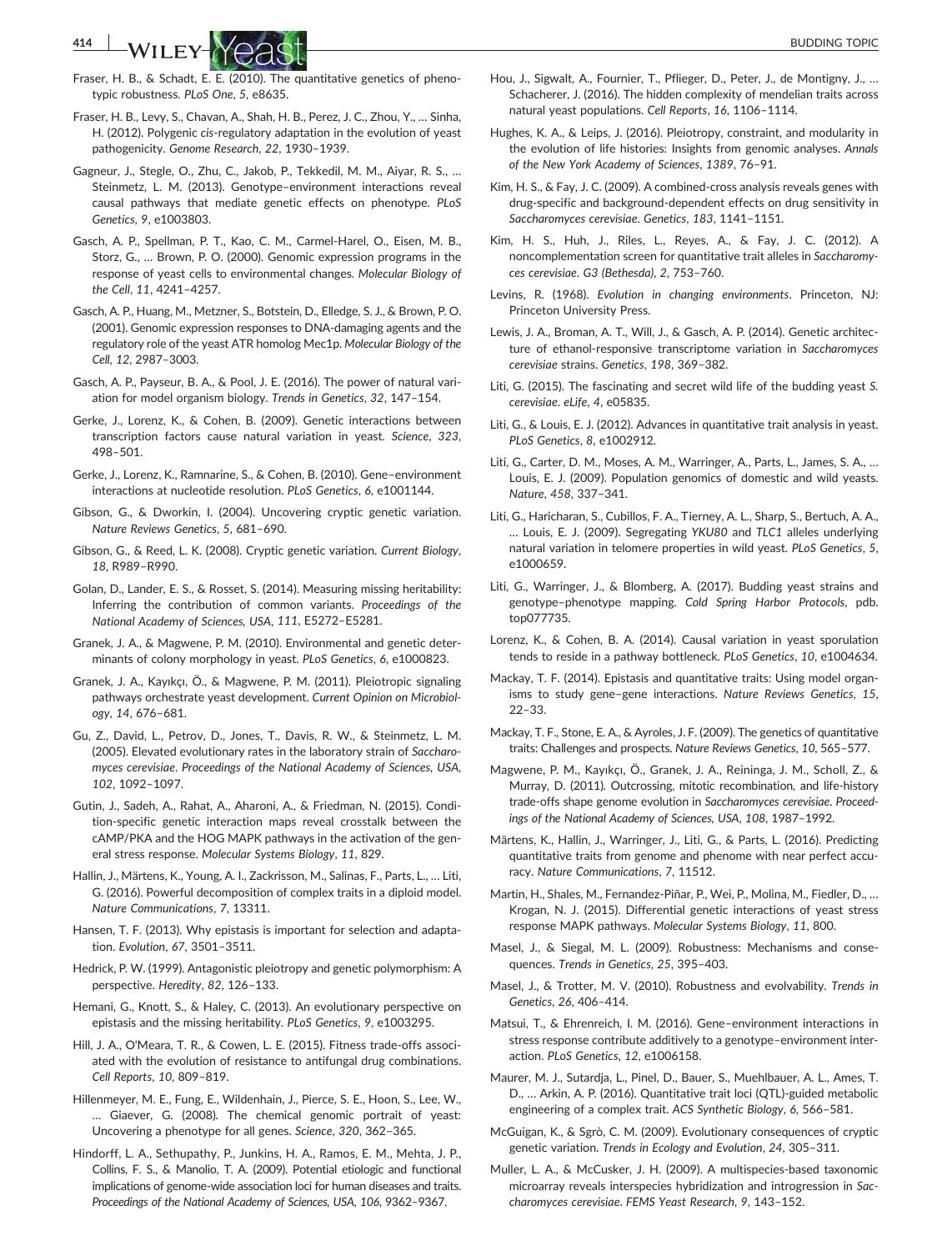- Muller, L. A., Lucas, J. E., Georgianna, D. R., & McCusker, J. H. (2011). Genome‐wide association analysis of clinical vs. nonclinical origin provides insights into *Saccharomyces cerevisiae* pathogenesis. *Molecular Ecology*, *20*, 4085–4097.
- Ono, J., Gerstein, A. C., & Otto, S. P. (2017).Widespread genetic incompatibilities between first‐step mutations during parallel adaptation of *Saccharomyces cerevisiae* to a common environment. *PLoS Biology*, *15*, e1002591.
- Paaby, A. B., & Rockman, M. V. (2014). Cryptic genetic variation: Evolution's hidden substrate. *Nature Reviews Genetics*, *15*, 247–258.
- Parts, L. (2014). Genome‐wide mapping of cellular traits using yeast. *Yeast*, *31*, 197–205.
- Parts, L., Cubillos, F. A., Warringer, J., Jain, K., Salinas, F., Bumpstead, S. J., … Liti, G. (2011). Revealing the genetic structure of a trait by sequencing a population under selection. *Genome Research*, *21*, 1131–1138.
- Perlstein, E. O., Ruderfer, D. M., Ramachandran, G., Haggarty, S. J., Kruglyak, L., & Schreiber, S. L. (2006). Revealing complex traits with small molecules and naturally recombinant yeast strains. *Chemistry and Biology*, *13*, 319–327.
- Perlstein, E. O., Ruderfer, D. M., Roberts, D. C., Schreiber, S. L., & Kruglyak, L. (2007). Genetic basis of individual differences in the response to small‐molecule drugs in yeast. *Nature Genetics*, *39*, 496–502.
- Phillips, P. C. (2008). Epistasis The essential role of gene interactions in the structure and evolution of genetic systems. *Nature Reviews Genetics*, *9*, 855–867.
- Qian, W., Ma, D., Xiao, C., Wang, Z., & Zhang, J. (2012). The genomic landscape and evolutionary resolution of antagonistic pleiotropy in yeast. *Cell Reports*, *2*, 1399–1410.
- Romano, G. H., Gurvich, Y., Lavi, O., Ulitsky, I., Shamir, R., & Kupiec, M. (2010). Different sets of QTLs influence fitness variation in yeast. *Molecular Systems Biology*, *6*, 346.
- Rönnegård, L., & Valdar, W. (2011). Detecting major genetic loci controlling phenotypic variability in experimental crosses. *Genetics*, *188*, 435–447.
- Rönnegård, L., & Valdar, W. (2012). Recent developments in statistical methods for detecting genetic loci affecting phenotypic variability. *BMC Genetics*, *13*, 63.
- Salinas, F., de Boer, C. G., Abarca, V., García, V., Cuevas, M., Araos, S., … Cubillos, F. A. (2016). Natural variation in non‐coding regions underlying phenotypic diversity in budding yeast. *Science Reports*, *6*, 21849.
- Schacherer, J., Shapiro, J. A., Ruderfer, D. M., & Kruglyak, L. (2009). Comprehensive polymorphism survey elucidates population structure of *Saccharomyces cerevisiae*. *Nature*, *458*, 342–345.
- Schell, R., Mullis, M., & Ehrenreich, I. M. (2016). Modifiers of the genotype– phenotype map: Hsp90 and beyond. *PLoS Biology*, *14*, e2001015.
- Siegal, M. L. (2013). Crouching variation revealed. *Molecular Ecology*, *22*, 1187–1189.
- Siegal, M. L., & Leu, J. Y. (2014). On the nature and evolutionary impact of phenotypic robustness mechanisms. *Annual Reviews in Ecology and Evolution of Systems*, *45*, 495–517.
- Siegal, M. L., &Masel, J. (2012). Hsp90 depletion goes wild. *BMC Biology*, *10*, 14.
- Singh, R., & Sinha, H. (2014). Tiled ChrI RHS collection: A pilot high‐ throughput screening tool for identification of allelic variants. *Yeast*, *32*, 335–343.
- Sinha, H., Nicholson, B. P., Steinmetz, L. M., & McCusker, J. H. (2006). Complex genetic interactions in a quantitative trait locus. *PLoS Genetics*, *2*, e13.
- Sinha, H., David, L., Pascon, R. C., Clauder‐Münster, S., Krishnakumar, S., Nguyen, M., … Steinmetz, L. M. (2008). Sequential elimination of major‐ effect contributors identifies additional quantitative trait loci conditioning high‐temperature growth in yeast. *Genetics*, *180*, 1661–1670.
- Smith, E. N., & Kruglyak, L. (2008). Gene–environment interaction in yeast gene expression. *PLoS Biology*, *6*, e83.
- Steinmetz, L. M., Sinha, H., Richards, D. R., Spiegelman, J. I., Oefner, P. J., McCusker, J. H., & Davis, R. W. (2002). Dissecting the architecture of a quantitative trait locus in yeast. *Nature*, *416*, 326–330.
- Strope, P. K., Skelly, D. A., Kozmin, S. G., Mahadevan, G., Stone, E. A., Magwene, P. M., … McCusker, J. H. (2015). The 100‐genomes strains, an *S. cerevisiae* resource that illuminates its natural phenotypic and genotypic variation and emergence as an opportunistic pathogen. *Genome Research*, *25*, 762–774.
- Swinnen, S., Schaerlaekens, K., Pais, T., Claesen, J., Hubmann, G., Yang, Y., … Thevelein, J. M. (2012). Identification of novel causative genes determining the complex trait of high ethanol tolerance in yeast using pooled‐segregant whole‐genome sequence analysis. *Genome Research*, *22*, 975–984.
- Taylor, M. B., & Ehrenreich, I. M. (2014). Genetic interactions involving five or more genes contribute to a complex trait in yeast. *PLoS Genetics*, *10*, e1004324.
- Taylor, M. B., & Ehrenreich, I. M. (2015). Higher‐order genetic interactions and their contribution to complex traits. *Trends in Genetics*, *31*, 34–40.
- The 1000 Genomes Project Consortium (2012). An integrated map of genetic variation from 1,092 human genomes. *Nature*, *491*, 56–65.
- The 1000 Genomes Project Consortium (2015). A global reference for human genetic variation. *Nature*, *526*, 68–74.
- Tomar, P., Bhatia, A., Ramdas, S., Diao, L., Bhanot, G., & Sinha, H. (2013). Sporulation genes associated with sporulation efficiency in natural isolates of yeast. *PLoS One*, *8*, e69765.
- Torabi, N., & Kruglyak, L. (2011). Variants in *SUP45* and *TRM10* underlie natural variation in translation termination efficiency in *Saccharomyces cerevisiae*. *PLoS Genetics*, *7*, e1002211.
- Treusch, S., Albert, F. W., Bloom, J. S., Kotenko, I. E., & Kruglyak, L. (2015). Genetic mapping of MAPK‐mediated complex traits across *S. cerevisiae*. *PLoS Genetics*, *11*, e1004913.
- Turelli, M., & Barton, N. H. (2004). Polygenic variation maintained by balancing selection: Pleiotropy, sex‐dependent allelic effects and GxE interactions. *Genetics*, *166*, 1053–1079.
- Venkataram, S., Dunn, B., Li, Y., Agarwala, A., Chang, J., Ebel, E. R., … Petrov, D. A. (2016). Development of a comprehensive genotype-to-fitness map of adaptation‐driving mutations in yeast. *Cell*, *166*, 1585–1596. e22.
- Warringer, J., Zörgö, E., Cubillos, F. A., Zia, A., Gjuvsland, A., Simpson, J. T., … Blomberg, A. (2011). Trait variation in yeast is defined by population history. *PLoS Genetics*, *7*, e1002111.
- Wei, X., & Zhang, J. (2017). The genomic architecture of interactions between natural genetic polymorphisms and environments in yeast growth. *Genetics*, *205*, 925–937.
- Wenger, J. W., Piotrowski, J., Nagarajan, S., Chiotti, K., Sherlock, G., & Rosenzweig, F. (2011). Hunger artists: Yeast adapted to carbon limitation show trade‐offs under carbon sufficiency. *PLoS Genetics*, *7*, e1002202.
- Wilkening, S., Lin, G., Fritsch, E. S., Tekkedil, M. M., Anders, S., Kuehn, R., … Steinmetz, L. M. (2014). An evaluation of high-throughput approaches to QTL mapping in *Saccharomyces cerevisiae*. *Genetics*, *196*, 853–865.
- Will, J. L., Kim, H. S., Clarke, J., Painter, J. C., Fay, J. C., & Gasch, A. P. (2010). Incipient balancing selection through adaptive loss of aquaporins in natural *Saccharomyces cerevisiae* populations. *PLoS Genetics*, *6*, e1000893.
- Yadav, A., Radhakrishnan, A., Bhanot, G., & Sinha, H. (2015). Differential regulation of antagonistic pleiotropy in synthetic and natural populations suggests its role in adaptation. *G3 (Bethesda)*, *5*, 699–709.
- Yadav, A., Dhole, K., & Sinha, H. (2016a). Differential regulation of cryptic genetic variation shapes the genetic interactome underlying complex traits. *Genome Biology and Evolution*, *8*, 3559–3573.
- Yadav, A., Dhole, K., & Sinha, H. (2016b). Genetic regulation of phenotypic plasticity and canalisation in yeast growth. *PLoS One*, *11*, e0162326.
- Yang, Y., Foulquié‐Moreno, M. R., Clement, L., Erdei, É., Tanghe, A., Schaerlaekens, K., … Thevelein, J. M. (2013). QTL analysis of high thermotolerance with superior and downgraded parental yeast strains reveals new minor QTLs and converges on novel causative alleles involved in RNA processing. *PLoS Genetics*, *9*, e1003693.